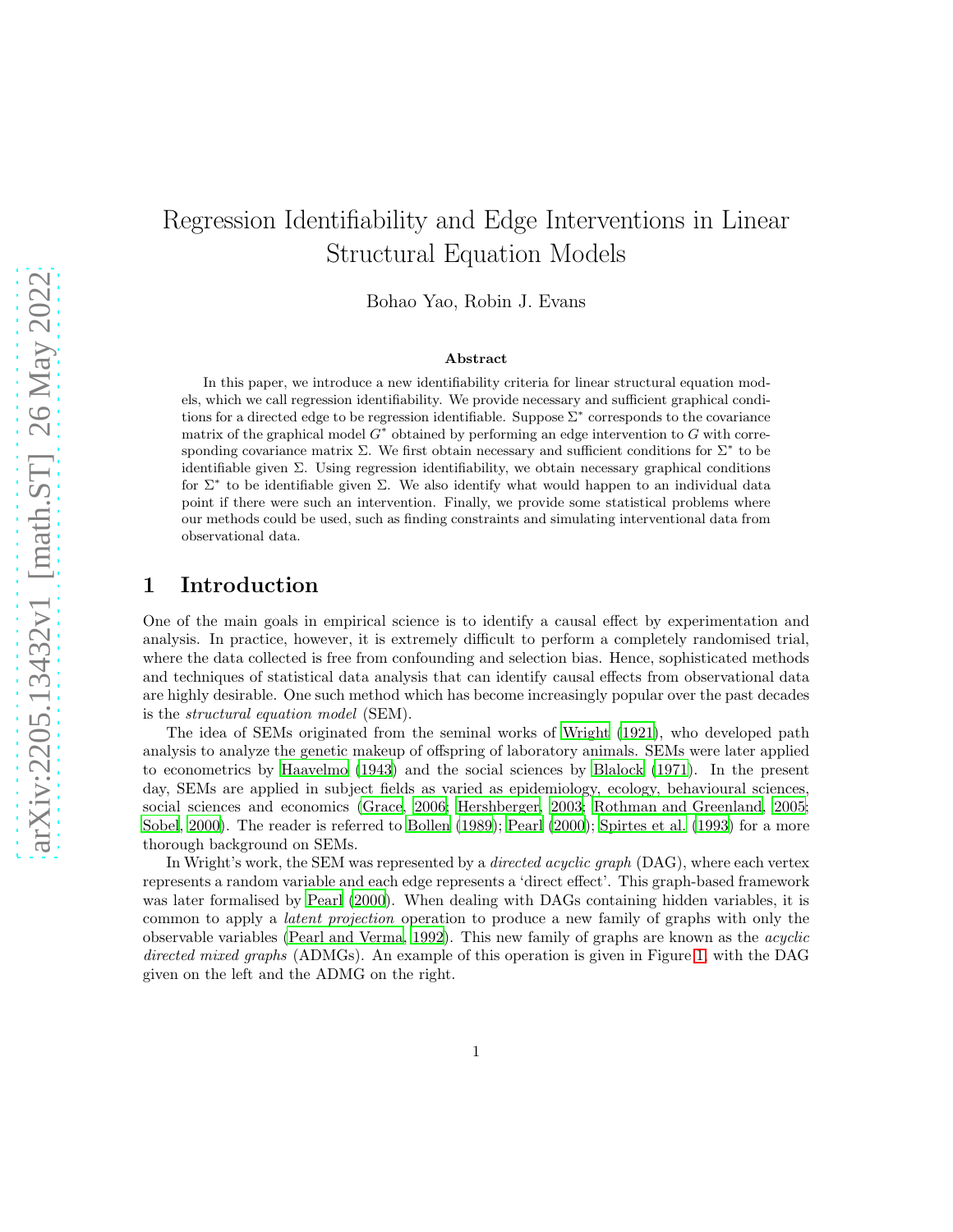

<span id="page-1-0"></span>Figure 1: A graphical model (left) with its latent projection over  $X_1, X_2, X_3$  (right)

#### 1.1 Linear Structural Equation Models

Given an ADMG G with vertex set V, a set of directed edges,  $D$ , and a set of bidirected edges,  $B$ , a linear SEM associated with  $G$  is defined as

$$
X_i = \sum_{j \in \text{pa}(i)} \lambda_{ji} X_j + \epsilon_i, \quad i \in V,
$$
\n<sup>(1)</sup>

where pa(i) represents the set of parents of the vertex i, each  $\lambda_{ji}$  is the edge coefficient of  $j \to i$  and  $\epsilon = (\epsilon_i)$  is a multivariate Gaussian vector with  $\omega_{ij} := \text{Cov}(\epsilon_i, \epsilon_j)$ . This is non-zero only if  $i = j$  or  $i \leftrightarrow j \in \mathcal{B}$ . Let  $\Lambda = (\lambda_{ij})$  be the matrix holding the edge coefficients, we can rewrite [\(1\)](#page-1-1) in matrix form

<span id="page-1-2"></span><span id="page-1-1"></span>
$$
X = \Lambda^T X + \epsilon.
$$

Since G is acyclic, there is a topological ordering of vertices such that  $\Lambda$  is a strictly upper triangular matrix. In particular,  $I - \Lambda$  is invertible with determinant one. Hence,  $X = (I - \Lambda)^{-T} \epsilon$ is the unique solution to the structural equations, where  $X^{-T}$  represents inverse transpose of X. Let  $\Omega = (\omega_{ij}) = \text{Cov}[\epsilon]$  be a covariance matrix of  $\epsilon$ . X has the covariance matrix

$$
\Sigma := \text{Cov}[X] = (I - \Lambda)^{-T} \Omega (I - \Lambda)^{-1}.
$$
\n(2)

**Example [1](#page-1-0).1.** Consider the model in Figure 1 where  $X_4$  is a latent variable. Suppose the variables represent

- $X_1$  Smoking frequency,
- $X_2$  Tar in lungs,
- $X_3$  Cough frequency,
- $X_4$  Genes.

The latent projection on the right can be represented as the following linear SEM,

$$
X_1 = \epsilon_1,
$$
  
\n
$$
X_2 = \lambda_{12} X_1 + \epsilon_2,
$$
  
\n
$$
X_3 = \lambda_{23} X_2 + \epsilon_3,
$$
  
\n
$$
Cov(\epsilon_1, \epsilon_2) = Cov(\epsilon_2, \epsilon_3) = 0,
$$
  
\n
$$
Cov(\epsilon_1, \epsilon_3) = \omega_{13}.
$$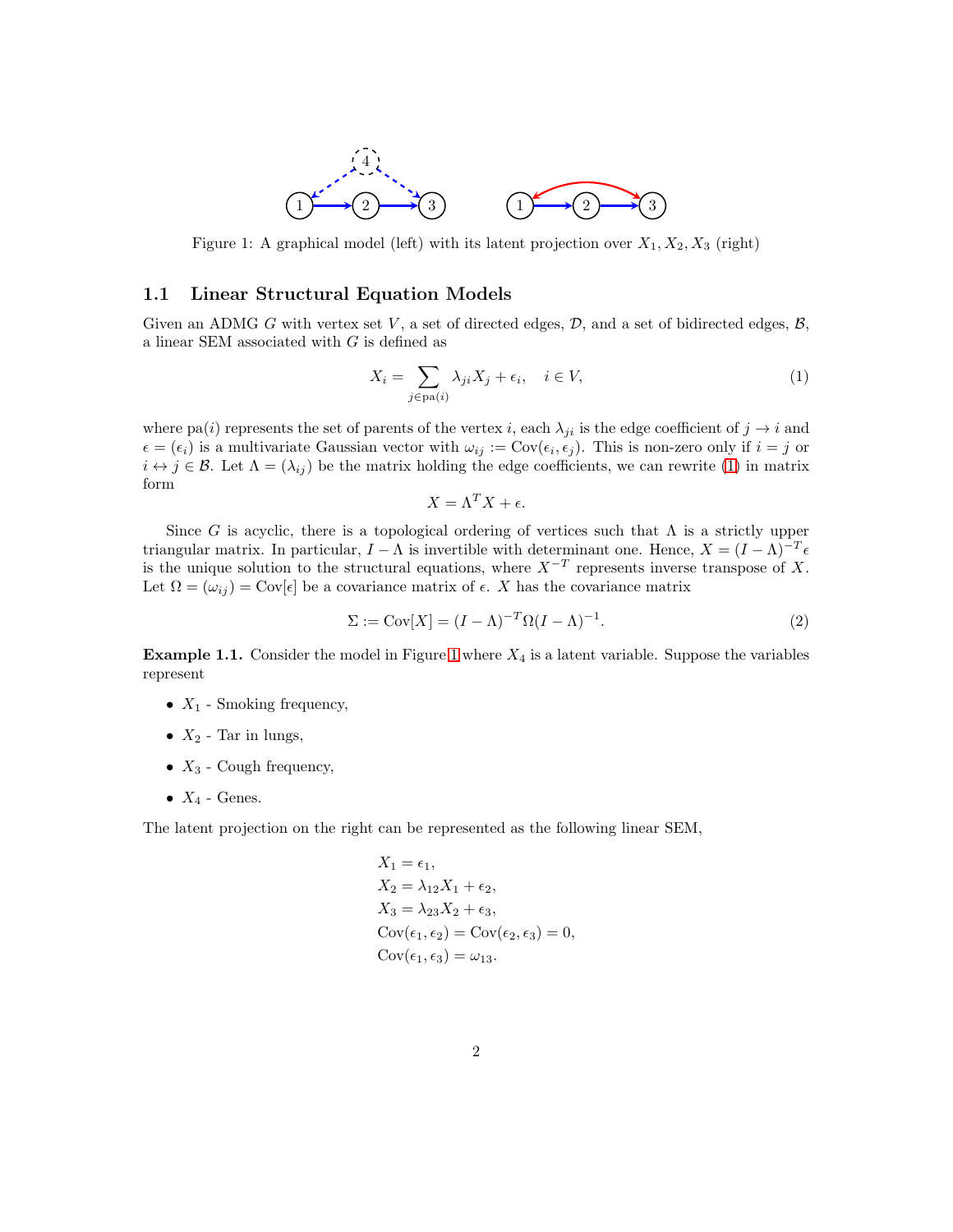

Figure 2: The instrumental variable model.

### <span id="page-2-1"></span>1.2 Identifiability

Identifiability in SEMs is a topic with a long history. A review of the classical conditions of this property, without taking the graphical structural into account, can be found in [Bollen \(1989](#page-19-1)). We shall start with the definition of global identifiability.

**Definition 1.1.** Let  $\phi : \Theta \to N$  be a rational map defined everywhere on the parameter space  $\Theta$ into the natural parameter space N of an exponential family. The model  $\mathcal{M} = \text{im } \phi$  is said to be globally identifiable if  $\phi$  is a one-to-one map on  $\Theta$ .

Sufficient graphical conditions for a linear SEM to be globally identifiable were first found by [McDonald \(2002\)](#page-20-5) and [Richardson and Spirtes \(2002](#page-20-6)). The necessary and sufficient graphical conditions for linear SEMs to be globally identifiable were later given by [Drton et al. \(2011\)](#page-19-2).

In standard literature, however, 'identifiable' is usually applied to the identifiability criterion encountered in the instrumental variable model. This is often to referred to as *almost-everywhere* identifiability or *generic identifiability*. In particular, for any semialgebraic set  $V \subset \Theta$ , that is a subset defined by the zeroes of polynomial equations (of the form  $\{x \mid f(x) = 0\}$ ) and inequalities (of the form  $\{x \mid f(x) > 0\}$ ) over the reals. If  $V \neq \Theta$ , we have dim(V)  $\langle$  dim( $\Theta$ ) [\(Cox et al., 2015\)](#page-19-3) and hence, V has measure zero with respect to the Lebesgue measure [\(Okamoto](#page-20-7), [1973](#page-20-7)) on  $\Theta$ .

**Definition 1.2.** Let  $\phi : \Theta \to N$  be a rational map defined everywhere on the parameter space Θ into the natural parameter space N of an exponential family. The model M = im φ is said to be generically identifiable if  $\phi^{-1}(\phi(\theta)) = {\theta}$  for almost all  $\theta \in \Theta$  with respect to the Lebesgue measure.

From the definitions, we see that all globally identifiable models are also generically identifiable, but Example [1.2](#page-2-0) shows the converse generally fails.

<span id="page-2-0"></span>**Example 1.2.** Consider the instrumental variable model in Figure [2.](#page-2-1) We can recover the  $\Lambda$  from the observed  $\Sigma$  using

$$
\lambda_{12} = \frac{\sigma_{12}}{\sigma_{11}}, \qquad \lambda_{23} = \frac{\sigma_{13}}{\sigma_{12}}
$$

.

Note that the first denominator is always positive since  $\Sigma$  is positive definite and the second denominator is zero if and only if  $\lambda_{12} = 0$ . In particular, the map  $\phi$  is injective precisely on the set  $\{\Theta \mid \lambda_{12} \neq 0\}$ . Hence, the instrumental variable model is generically identifiable but not globally identifiable.

In this paper, we define a stronger identifiability criterion called *regression identifiable*. In particular, if all the parameters in  $\Lambda$  and  $\Omega$  are regression identifiable, then the graphical model is also globally identifiable. Sufficient and necessary conditions for regression identifiability are given in Theorems [3.8](#page-10-0) and [B.4.](#page-24-0)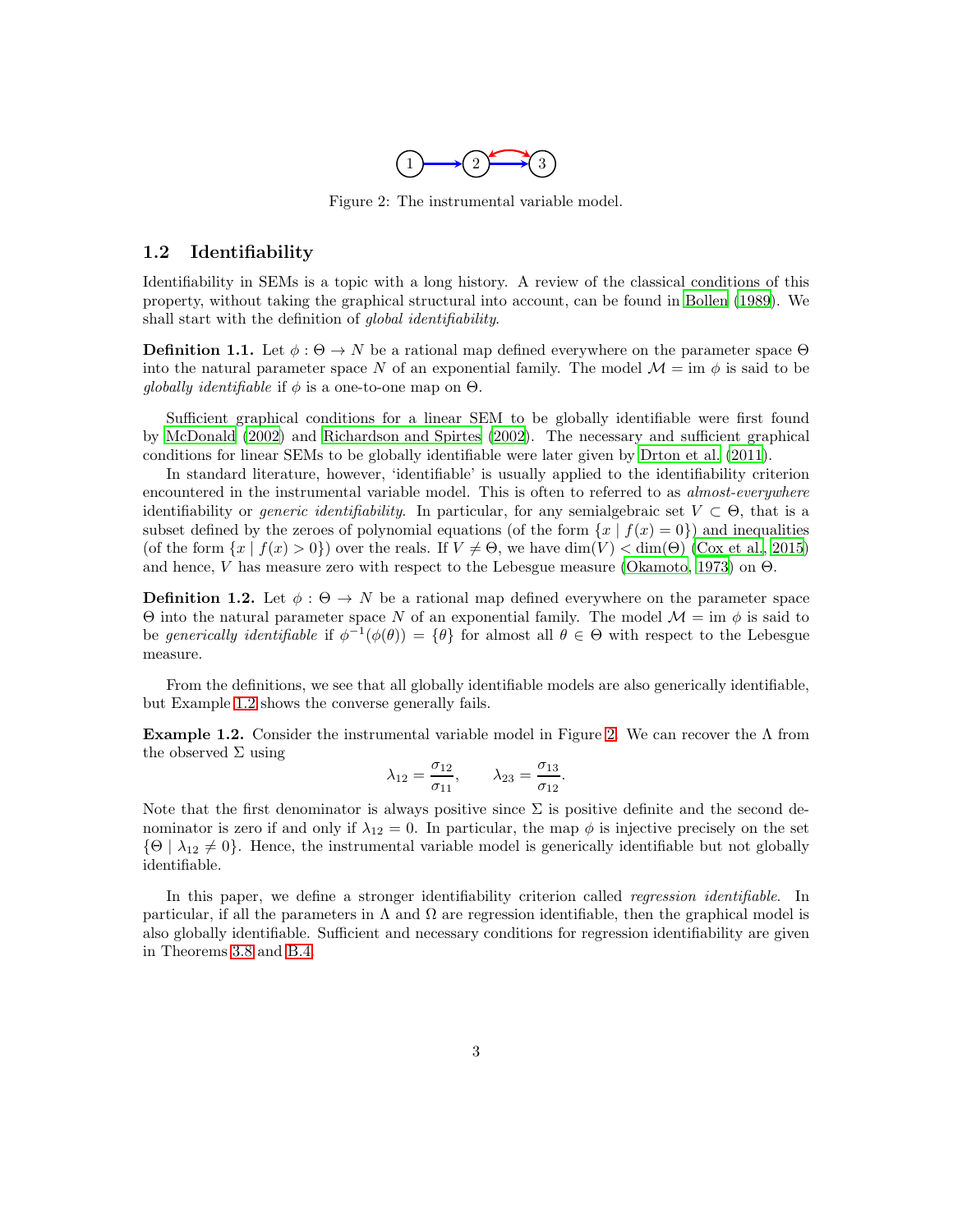<span id="page-3-0"></span>

Figure 3: Double treatment model (left) with a vertex intervention (right).

### 1.3 Interventions

Variable interventions have been the main focus for the majority of causal inference literature. Utilising the frameworks established by [Neyman \(1923\)](#page-20-8), [Rubin \(1974\)](#page-21-4) and [Pearl \(2000\)](#page-20-3), variable intervention has been applied to various fields in empirical and social sciences. The interested reader is referred to works by [Halpern and Pearl \(2005](#page-20-9)); [Tian and Pearl \(2001](#page-21-5)); [Woodward \(2001\)](#page-21-6) for a survey.

There has been a shift towards a more general notion of intervention in the past two decades, with [Korb et al. \(2004](#page-20-10)) proposing several generalisations of interventions. Similar ideas were introduced by [Eberhardt and Scheines \(2007](#page-19-4)), where the shortcomings for each intervention were discussed. [Malinsky \(2018\)](#page-20-11) proposed an extension of the interventionist framework to enable the exploration of the consequences of intervention on a "macro-level". A type of edge intervention in social networks has been proposed by [Ogburn et al. \(2017\)](#page-20-12) to study changes in network ties.Furthermore, [Shpitser and Tchetgen Tchetgen \(2016\)](#page-21-7) considered edge intervention in the context of mediation analyses. In addition, [Robins and Richardson \(2010](#page-21-8)) proposed hypothetical randomised trials that are essentially a form of edge intervention. These ideas were later formalised as conditional separable effects by [Stensrud et al. \(2022\)](#page-21-9). Most recently, [Sherman and Shpitser \(2020\)](#page-21-10) evaluated general intervention on network ties, which allows us to envision the counterfactual world where an edge is removed or added. The works by [Shpitser and Tchetgen Tchetgen \(2016\)](#page-21-7) and [Sherman and Shpitser](#page-21-10) [\(2020\)](#page-21-10) are mainly studies of non-parametric models.

The difference between edge and vertex interventions are highlighted in the example below.

Example 1.3. Consider a dynamic treatment model introduced in [Robins \(1986\)](#page-21-11) with outcome  $X_4$  and two treatment variables  $X_1$  and  $X_3$ , where the second treatment is dependent on both the first treatment and an intermediate outcome  $X_2$ . The final outcome  $X_4$  is dependent on the two treatments, the intermediate outcome, and an unobserved confounder between the two outcomes. The corresponding graphical model is shown in Figure [3a.](#page-3-0)

• Vertex intervention: Suppose we intervene on  $X_3$  in order to provide the second treatment to all the patients. This is graphically equivalent replacing the random variable  $X_3$  with a fixed variable and removing all incoming edges into the vertex 3 as shown in Figure [3b.](#page-3-0)

Note that not all interventional distributions are identifiable (e.g. if we intervene on the intermediate outcome  $X_2$ ) as not all vertices are *fixable*. We will define fixable vertices rigorously in Section 2.

• Edge intervention: Edge interventions involve the removal or the change in strength of direct causal effects. For instance, we may want to change the strength of the direct causal effect of  $X_2$  on  $X_3$  due to a shortage or surplus of available treatments.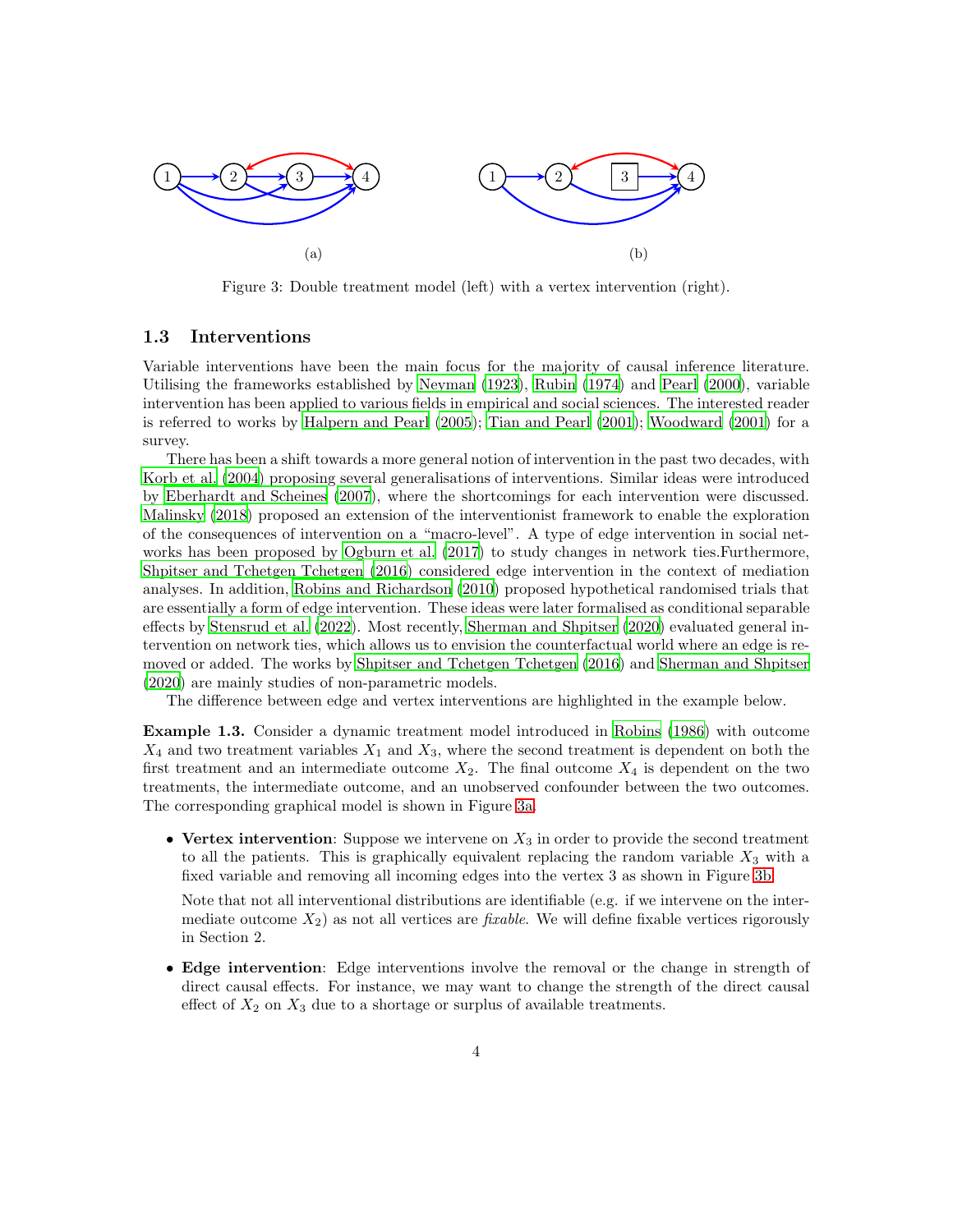<span id="page-4-0"></span>

Figure 4: (a) A DAG representing time series cross sectional data on two countries where country 2 has a trade agreement with country 1; (b) the DAG in (a) after an intervention is performed, severing the alliance between countries 1 and 2 at  $t = 2$ .

We now provide an example from the social sciences where edge interventions could be applied.

<span id="page-4-1"></span>Example 1.4. Consider Figure [4,](#page-4-0) a model of trade relations between countries by [Sherman and Shpitser](#page-21-10) [\(2020\)](#page-21-10). Each country i is represented by temporally sequential observations  ${Y_{i,t} | t \in \{1, 2, \ldots\}}$ where each  $Y$  is a vector of economic variables (e.g. GDP). We could consider a move from Figure [4](#page-4-0) (a) to (b) by a severance of trade relations between two countries. Similarly, we could consider a reverse intervention of extending a trade agreement between countries, moving from Figure [4](#page-4-0) (b) to (a). Once again, we see that these interventions could not simply be performed by an intervention of the variables  $Y_{1,3}$  and  $Y_{2,3}$  as these will remove all incoming arrows into  $Y_{1,3}$  and  $Y_{2,3}$ .

In this paper, we study edge interventions in the parametric case where the model is a linear SEM. Sufficient graphical conditions for a distribution to be identifiable after an edge intervention will be given in Corollary [3.7.](#page-11-0)

#### Effects of Interventions

Questions relating to the effects of interventions are central to various topics in scientific research and policy making. For instance, if a patient has died due to a heart transplant, would he be alive if the heart transplant had not happened?

In addition to studying when an interventional distribution is identifiable, finding the effect of an intervention on a data point has important practical applications. In Example [1.4,](#page-4-1) an economic advisor could assess the effects of a particular foreign policy or conflict will have on the economy.

Popular methods used to estimate the total causal effect of a particular treatment on the outcome include adjusting for confounding [\(Shpitser et al.](#page-21-12), [2010;](#page-21-12) [Perkovic et al.](#page-20-13), [2018\)](#page-20-13) and inverse probability weighting [\(Robins et al.](#page-21-13), [2000\)](#page-21-13). In the medical literature, common definitions of causal effect are the controlled direct effect [\(Robins and Greenland, 1992\)](#page-21-14), the principal stratum effect [\(Frangakis and Rubin](#page-19-5), [2002\)](#page-19-5) and the conditional separable effect [\(Stensrud et al., 2022\)](#page-21-9). In particular, conditional separable effect could be interpreted as the effect of an edge intervention.

In this paper, we study how an edge intervention would affect individual data points using regression identifiability under the assumption that the error terms are stable. This is possible due to the linearity of error terms.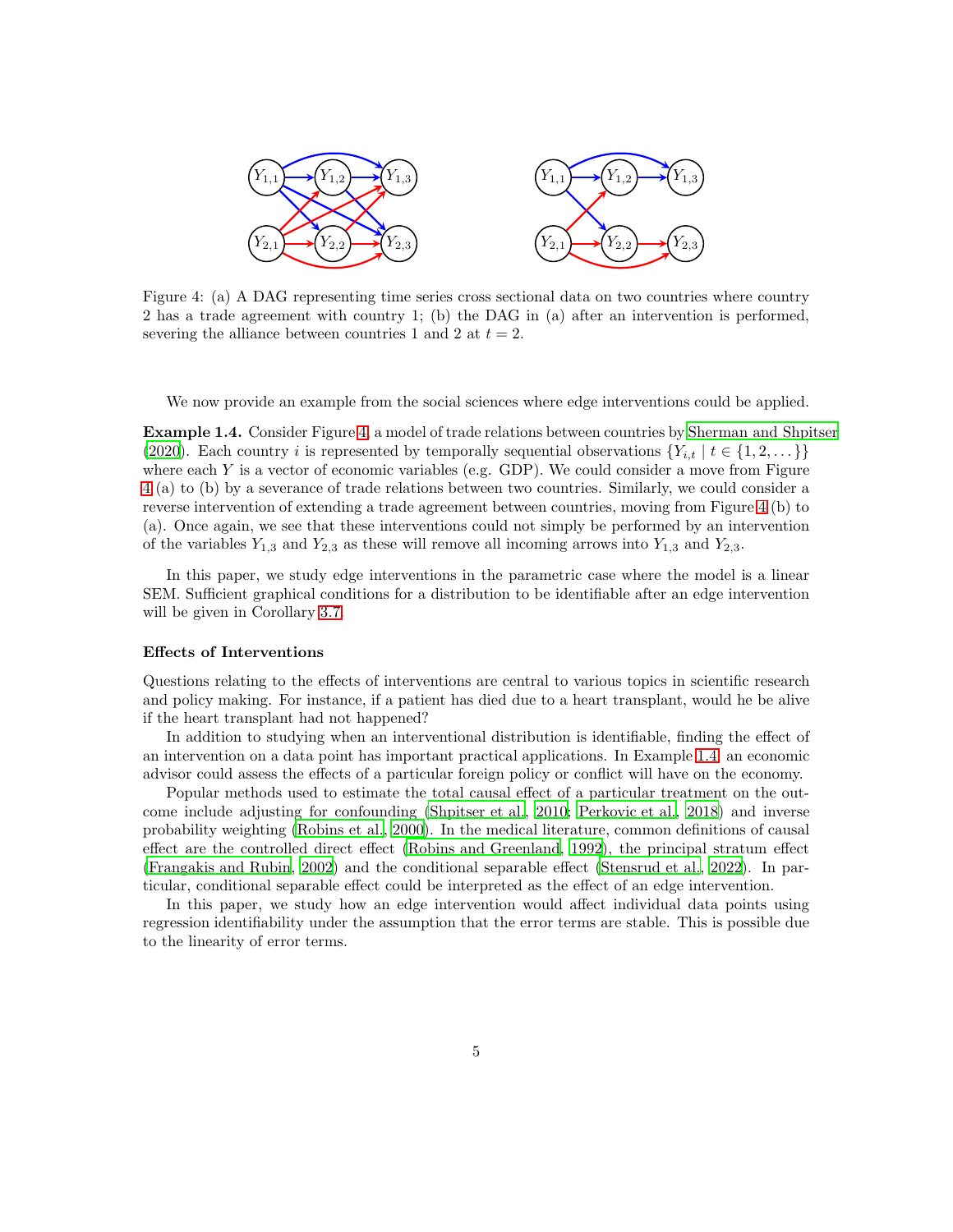### 1.4 Outline of the paper

In this paper, we will study the effects of edge interventions in Gaussian ADMGs. In particular, we shall study how adding or removing a directed edge will affect the distribution of the model and provide sufficient graphical conditions to identify the new distribution and (under additional assumptions) the counterfactual for individual-level data.

This paper is structured as follows: in Section 2, we will provide the preliminaries for ADMGs. In Section 3, we will study the effects of removing a directed edge. In particular, we provide sufficient algebraic and graphical conditions for  $\Sigma^*$  to be identifiable given  $\Sigma$ . To achieve the graphical conditions, we will introduce a stronger identifiability condition which we call regression identifiability. Necessary and sufficient conditions for an edge and a directed path to be regression identifiable are also given. We will also identify the effects of removing an edge on individual data points.

In Section 4, we will consider the reverse and study the effects of adding a directed edge. Once again, we provide the sufficient algebraic conditions and graphical conditions for Σ<sup>∗</sup> to be identifiable given  $\Sigma$ . We will also identify the effects of adding an edge on individual data points. In Section 5, we will discuss the limitations of our graphical conditions.

### 2 Preliminaries

In this section, we will provide some standard definitions of graphical models. The confident reader may skip this section.

### 2.1 Graphical Models

A directed mixed graph is a triple  $G = (V, \mathcal{D}, \mathcal{B})$  where V is a set of vertices,  $\mathcal{D}$  is the set of directed edges ( $\rightarrow$ ) and B is the set of bidirected edges ( $\leftrightarrow$ ). Edges in D are oriented whereas edges in B have no orientation. A *loop* is an edge joining a vertex to itself. In this paper, we will only consider graphs without any loops, that is  $i \to i \notin \mathcal{D}$  and  $i \leftrightarrow i \notin \mathcal{B}$ .

A path is a walk where all vertices are distinct. A *directed path* of length  $\ell$  is a path of the form  $v_0 \to v_1 \to \cdots \to v_\ell$ . Similarly, a bidirected path of length  $\ell$  is a path of the form  $v_0 \leftrightarrow v_1 \leftrightarrow \cdots \leftrightarrow v_\ell$ . Adding an additional edge  $v_{\ell} \to v_0$  to a directed path, we obtain a *directed cycle.* An *acyclic directed* mixed graph (ADMG) is a directed mixed graph without any directed cycles. A directed acyclic graph (DAG) is an ADMG without any bidirected edges.

Suppose  $x, y \in V$ . If  $x \to y$ , we say x is a parent of y and y is a child of x. If either  $x = y$ or there is a directed path from x to y, we say that x is an ancestor of y and y is a descendant of x. Otherwise, we say that y is a non-descendant of x. The sets of all parents, children, ancestors, descendants and non-descendants of x are denoted pa(x),  $\text{ch}(x)$ ,  $\text{ah}(x)$ ,  $\text{de}(x)$  and  $\text{hd}(x)$  respectively. We can also extend these definitions to a vertex set  $S \subseteq V$ , e.g.  $an(S) = \bigcup_{v \in S} an(v)$ .

A graph,  $G' = (V', E')$ , is a *subgraph* of  $G = (V, E)$  if  $V' \subseteq V$  and  $E' \subseteq E$ . If  $E'$  contains all the edges of G that has both endpoints in  $V'$ , then  $G'$  is called an *induced subgraph* of G. We denote the induced subgraph on the vertex set  $W \subseteq V$  by  $G_W$ .

A set of vertices  $S \subseteq V$  is *bidirected-connected* if for every  $u, v \in S$ , there is a bidirected path from u to v in  $G_S$ . A maximal bidirected-connected set of vertices is called a district. For  $v \in V$ , let dis(v) denote the district containing v in G. The Markov blanket of v is

$$
mb(v) := pa(diis(v)) \cup (dis(v) \setminus \{v\}).
$$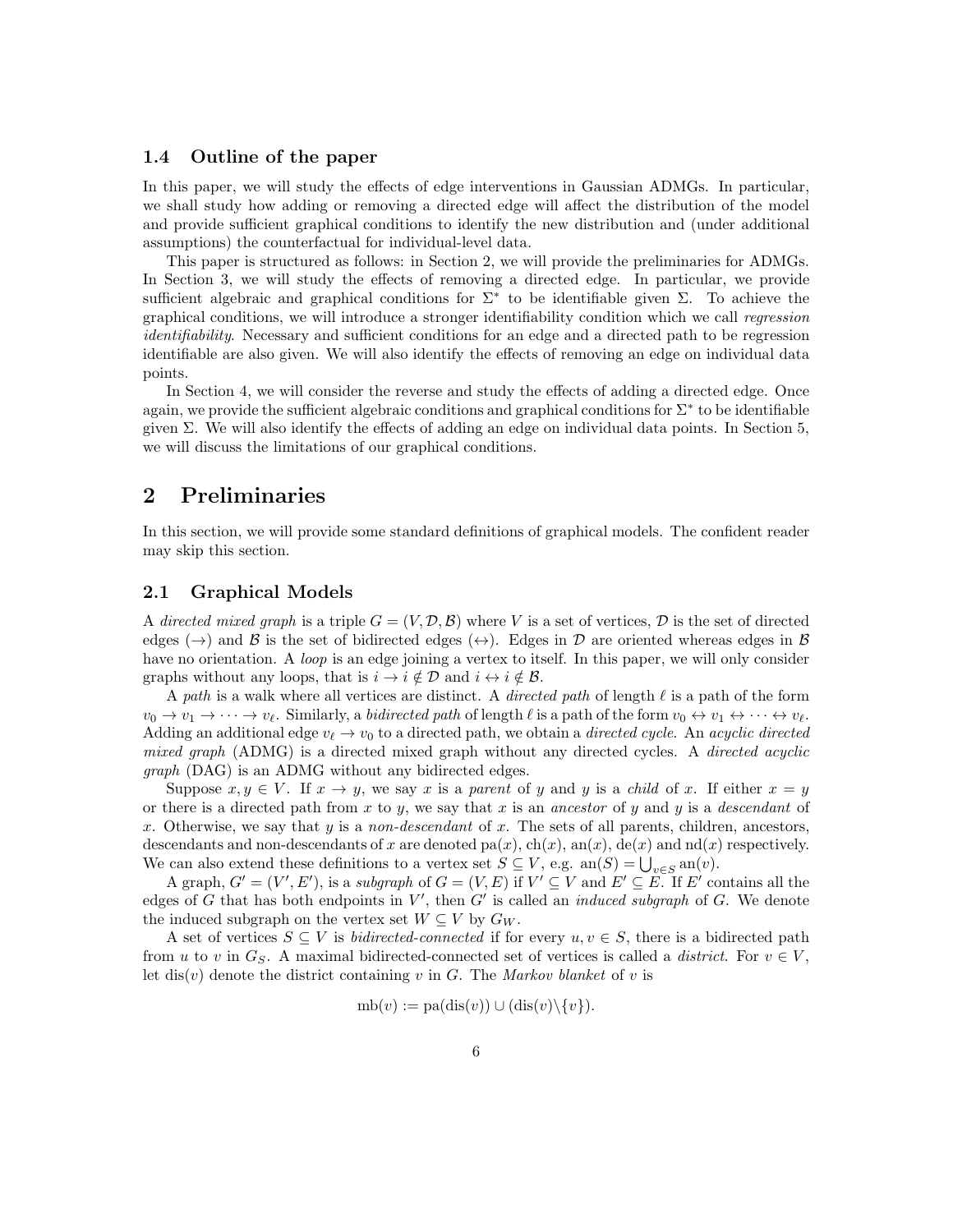We write  $dis_S(v)$  for the district containing v in  $G_S$ . Similarly, we define  $mS_S(v)$  to be the Markov blanket of v in  $G_S$ . A vertex v is fixable if de(v) ∩ dis(v) = {v} [\(Richardson et al.](#page-20-14), [2017\)](#page-20-14). Fixable vertices are crucial as we are always able to identify the causal effect of v on any  $d \in \text{de}(v)$ .

Given a path  $\pi$ , a vertex v is a *collider on*  $\pi$  if two arrowheads of  $\pi$  meet head to head at v (i.e. if  $\pi$  contains a subpath of the form:  $\rightarrow v \leftrightarrow v \leftrightarrow v \leftrightarrow v \leftrightarrow v \leftrightarrow v \leftrightarrow v \leftrightarrow v$ ). Otherwise, v is a non-collider on π.

### 2.2 Treks

A trek from i to j is a walk from i to j without any colliders. Therefore, all treks are of the form

$$
v^L_\ell \leftarrow v^L_{\ell-1} \leftarrow \dots \leftarrow v^L_1 \leftarrow v^L_0 \leftrightarrow v^R_0 \to v^R_1 \to \dots \to v^R_{r-1} \to v^R_r
$$

or

$$
v^L_\ell \leftarrow v^L_{\ell-1} \leftarrow \cdots \leftarrow v^L_1 \leftarrow v^{LR}_0 \to v^R_1 \to \cdots \to v^R_{r-1} \to v^R_r,
$$

where  $v_{\ell}^L = i$ ,  $v_r^R = j$ . Note that paths on either side may have length zero, so a trek may just be a directed path. For a trek  $\pi$  with no bidirected edges and a source i, we define the trek monomial as

$$
\pi(\Lambda,\Omega)=\omega_{ii}\prod_{x\to y\in\pi}\lambda_{xy}.
$$

For a trek  $\pi$  with a bidirected edge  $i \leftrightarrow j$ , we define the trek monomial as

$$
\pi(\Lambda,\Omega)=\omega_{ij}\prod_{x\to y\in\pi}\lambda_{xy}.
$$

<span id="page-6-0"></span>**Theorem 2.1** (Trek rule). Let  $\mathcal{T}_{vw}$  be the set of all treks from v to w. The covariance matrix  $\Sigma$ for an ADMG G is given by

$$
\sigma_{vw} = \sum_{\pi \in \mathcal{T}_{vw}} \pi(\Lambda, \Omega). \tag{3}
$$

The proof for Theorem [2.1](#page-6-0) originated from [Wright \(1934](#page-21-15)), and is obtained from expanding out the matrix in [\(2\)](#page-1-2) using Taylor series.

### <span id="page-6-3"></span>3 Removing a Directed Edge

Suppose we have an ADMG  $G = (V, \mathcal{D}, \mathcal{B})$  with a corresponding distribution  $N(0, \Sigma)$ . Suppose we want to remove some directed edge  $a^* \to b$ . Let  $A = \text{nd}(b)$ ,  $B = \{b\}$  and  $C = \text{de}(b) \setminus \{b\}$ , so that  $A\cup B\cup C=V$ . Throughout this section, we suppose that after removing the directed edge  $a^* \to b$ , we obtain a new ADMG  $G^*$  with a corresponding distribution  $N(0, \Sigma^*)$ .

#### <span id="page-6-2"></span>3.1 Effect on Covariance

First, we shall find an expression for each entry of  $\Sigma^*$ .

<span id="page-6-1"></span>**Lemma 3.1.** Every trek from some vertex  $a \in A$  to b containing the directed edge  $a^* \to b$  must end with  $\dots a^* \to b$ .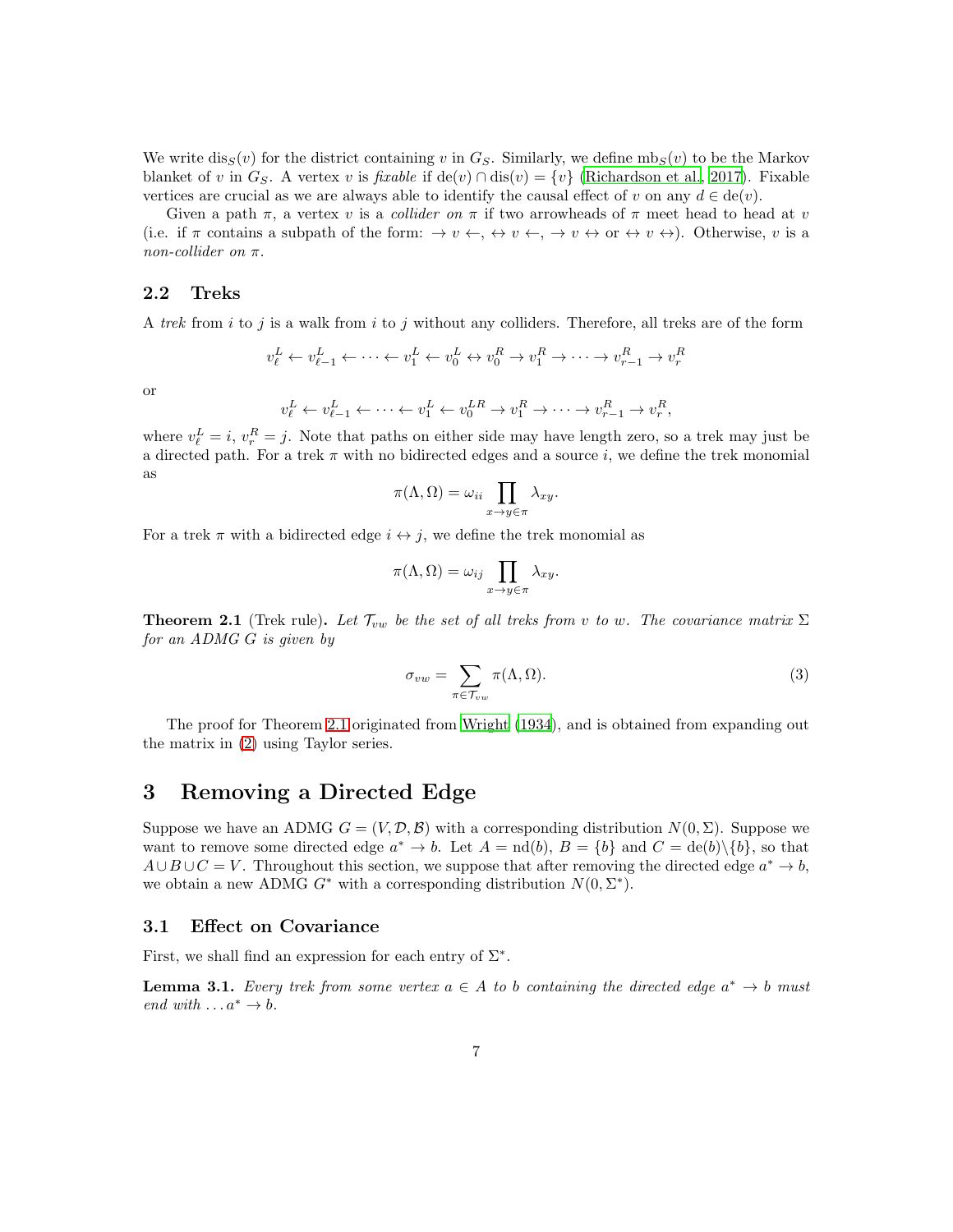*Proof.* Since  $a \in \text{nd}(b)$ , we do not have a directed path  $a \leftarrow \cdots \leftarrow b$ . Hence, treks from a to b must end with either  $\rightarrow$  or  $\leftrightarrow$ . Suppose there is a trek from a to b containing the edge  $a^* \rightarrow b$  but does not end with ...  $a^* \to b$ . Then the edge  $a^* \to b$  must be contained in the middle of the trek. Since all treks from a to b ends with either  $\rightarrow$  or  $\leftrightarrow$ , if  $a^* \rightarrow b$  is on the left side of the trek, we can no longer reach a since  $a \in \text{nd}(b)$ . If  $a^* \to b$  is on the right side of the trek, we will end up with a directed cycle:

$$
a \longleftrightarrow \dots a^* \longrightarrow b \longrightarrow \dots \longrightarrow b.
$$

Hence, treks from a to b containing  $a^* \to b$  must end with ...  $a^* \to b$ .

<span id="page-7-2"></span>**Corollary 3.1.** For all  $a \in A$ ,  $\sigma_{ab}^* = \sigma_{ab} - \sigma_{aa^*} \lambda_{a^*b}$ .

*Proof.* By Lemma [3.1,](#page-6-1) all treks from a to b that contains the edge  $a^* \to b$  are simply the treks from a to  $a^*$  with the additional edge  $a^* \to b$  appended to the end. By the trek rule, the new covariance is equal to the old covariance with all the treks from a to b containing the edge  $a^* \to b$ subtracted.  $\Box$ 

**Lemma 3.2.** Let  $a, a' \in A$ . There are no treks between a and a' containing the edge  $a^* \to b$ .

*Proof.* Suppose there is a trek from a to a' containing the edge  $a^* \to b$ . Then the trek must be

$$
a \leftarrow \dots a^* \longrightarrow b \longrightarrow \dots \longrightarrow a'
$$
 or  $a \leftarrow \dots \leftarrow b \leftarrow a^* \dots \longrightarrow a'.$ 

But we have  $a, a' \in \text{nd}(b)$  which is a contradiction.

<span id="page-7-3"></span>Corollary 3.2.  $\Sigma_{AA}^* = \Sigma_{AA}$ .

<span id="page-7-0"></span>**Lemma 3.3.** All treks from b to b containing the edge  $a^* \to b$  must either begin with  $b \leftarrow a^*$  on the left side or end with  $a^* \to b$  on the right side (or both).

*Proof.* Otherwise, the edge  $a^* \to b$  is contained in the middle of the trek. Similar to the proof of Lemma [3.1,](#page-6-1) we will end up with a directed cycle:

$$
b \longleftarrow \cdots \longleftarrow b \longleftarrow a^* \cdots \longrightarrow b \quad \text{or} \quad b \longleftarrow \ldots a^* \longrightarrow b \longrightarrow \cdots \longrightarrow b.
$$

<span id="page-7-1"></span>Corollary 3.3.  $\sigma_{bb}^* = \sigma_{bb} - 2\lambda_{a^*b}\sigma_{a^*b} + \lambda_{a^*b}^2\sigma_{a^*a^*}.$ 

*Proof.* Consider all treks from b to b containing  $a^* \to b$ . If a trek starts with  $a^* \to b$  on the left side, this is just a trek from  $a^*$  to b with the additional edge  $b \leftarrow a^*$  appended to the start. Similarly, a trek ending with  $a^* \to b$  on the right side is a trek from b to  $a^*$  with the additional edge  $a^* \to b$  appended at the end. A trek that starts and ends with  $a^* \to b$  is a trek from  $a^*$  to  $a^*$ with  $b \leftarrow a^*$  appended to the start and  $a^* \rightarrow b$  appended to the end. The result follows from the inclusion-exclusion principle.  $\Box$ 

**Lemma 3.4.** Treks from b to  $c \in C$  containing the edge  $a^* \to b$  must either start with  $b \leftarrow a^*$  on the left side or contain  $a^* \to b$  on the right side (or both).

 $\Box$ 

 $\Box$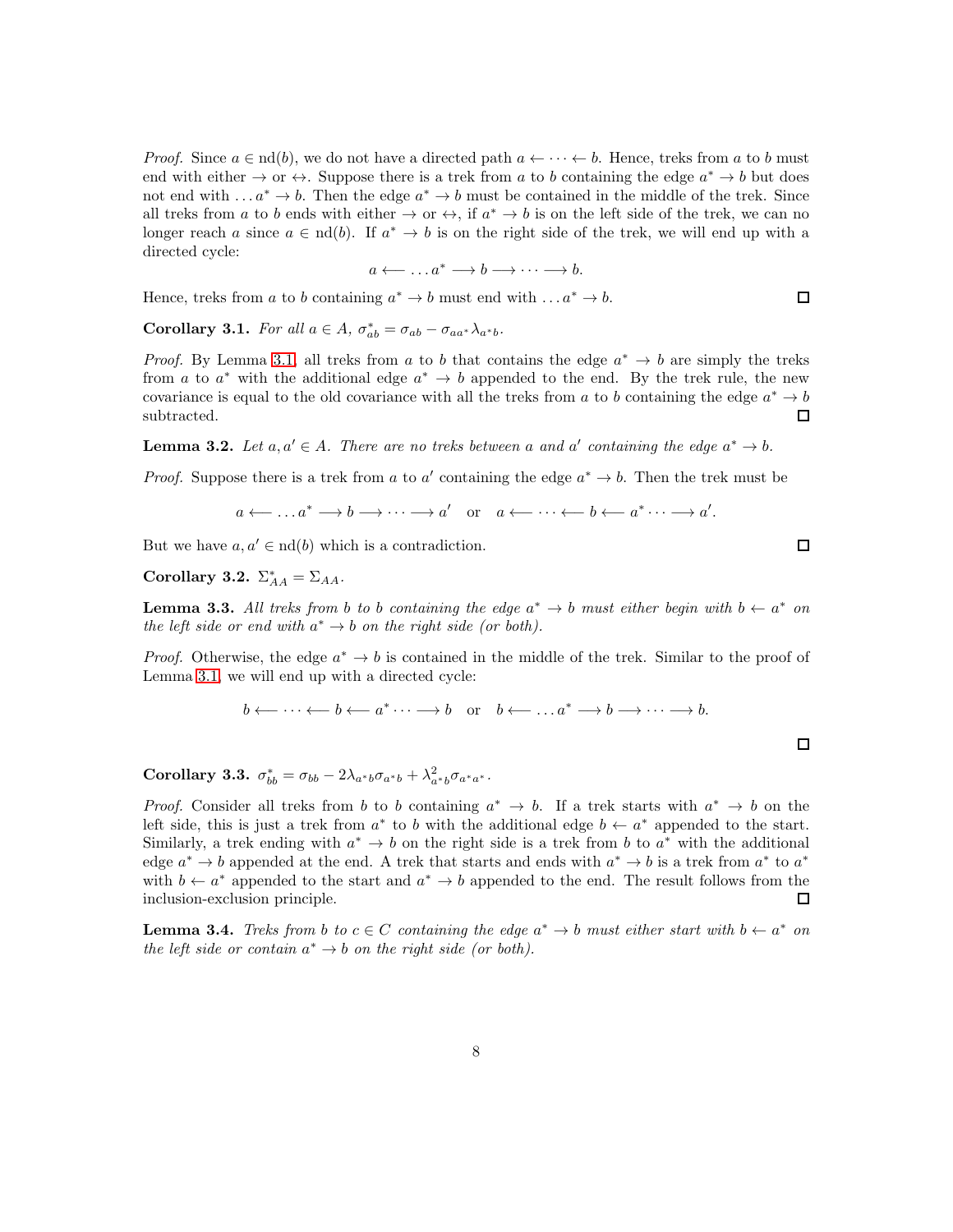*Proof.* Similar to the proof of Lemma [3.3,](#page-7-0) if a trek contains  $b \leftarrow a^*$  on the left side but does not start with  $b \leftarrow a^*$ , we have a directed cycle:

$$
b \longleftarrow \cdots \longleftarrow b \longleftarrow a^* \cdots \longrightarrow c.
$$

<span id="page-8-1"></span>Corollary 3.4. For all  $c \in C$ ,

$$
\sigma_{bc}^* = \sigma_{bc} - \lambda_{a^*b}\sigma_{a^*c} - \lambda_{a^*b}\sigma_{a^*b}\sigma(\mathcal{D}_{bc}) + \lambda_{a^*b}^2\sigma_{a^*a^*}\sigma(\mathcal{D}_{bc}),
$$
\n
$$
\tag{4}
$$

where  $\mathcal{D}_{bc}$  denotes all directed paths from b to c and  $\sigma(\mathcal{D}_{bc}) \in \mathbb{R}[\Sigma]$  is the corresponding rational function obtained by summing up the relevant trek covariances.

*Proof.* Similar to the proof of Corollary [3.3,](#page-7-1) treks starting with  $b \leftarrow a^*$  are of the form:

$$
b \longleftarrow a^* \cdots \longrightarrow c
$$

which corresponds to the second term of [\(4\)](#page-8-0) while treks containing  $a^* \to b$  on the right side are of the form:

 $b \longleftrightarrow \ldots a^* \longrightarrow b \longrightarrow \cdots \longrightarrow c$ 

which corresponds to the third term of [\(4\)](#page-8-0). Finally, treks containing  $a^* \to b$  on both sides are of the form:

$$
b \longleftarrow a^* \longleftarrow \cdots \longrightarrow a^* \longrightarrow b \longrightarrow \cdots \longrightarrow c
$$

which corresponds the last term of [\(4\)](#page-8-0). The result follows from the inclusion-exclusion principle.  $\Box$ 

<span id="page-8-3"></span>Corollary 3.5. For all  $c, c' \in C$ ,

$$
\sigma_{cc'}^* = \sigma_{cc'} - \lambda_{a^*b} \sigma_{a^*c} \sigma(\mathcal{D}_{bc'}) - \lambda_{a^*b} \sigma_{a^*c'} \sigma(\mathcal{D}_{bc}) + \lambda_{a^*b}^2 \sigma_{a^*a^*} \sigma(\mathcal{D}_{bc}) \sigma(\mathcal{D}_{bc'}).
$$
(5)

*Proof.* Similar to the proof of Corollary [3.4,](#page-8-1) but the treks can contain  $a^* \to b$  anywhere on either side. Note that the edge  $a^* \to b$  can only be used at most once on each side of a trek as the graph is acyclic. The treks will be of the forms:

$$
c \longleftarrow \dots a^* \longrightarrow b \longrightarrow \dots \longrightarrow c'
$$
  

$$
c \longleftarrow \dots \longleftarrow b \longleftarrow a^* \dots \longrightarrow c'
$$
  

$$
c \longleftarrow \dots \longleftarrow b \longleftarrow a^* \longleftarrow \dots \longrightarrow a^* \longrightarrow b \longrightarrow \dots \longrightarrow c'
$$

corresponding to the second, third and last terms of [\(5\)](#page-8-2) respectively.

**Lemma 3.5.** Treks from  $a \in A$  to  $c \in C$  containing the edge  $a^* \to b$  must contain that edge on the right side. In particular, the source of all treks from a to c lies entirely within A.

*Proof.* If we have a trek from a to c with b on the left side, it will be of the form  $a \leftarrow \cdots \leftarrow b \dots$ But  $a \in \mathrm{nd}(b)$ .  $\Box$ 

**Corollary 3.6.** For all  $a \in A$  and  $c \in C$ ,  $\sigma_{ac}^* = \sigma_{ac} - \sigma_{aa^*} \lambda_{a^*b} \sigma(\mathcal{D}_{bc})$ .

Since each entry of  $\Sigma^*$  is a function of  $\Sigma$ ,  $\lambda_{a^*b}$  and  $\sigma(\mathcal{D}_{bc})$ , we obtain the following Corollary.

<span id="page-8-2"></span> $\Box$ 

<span id="page-8-0"></span> $\Box$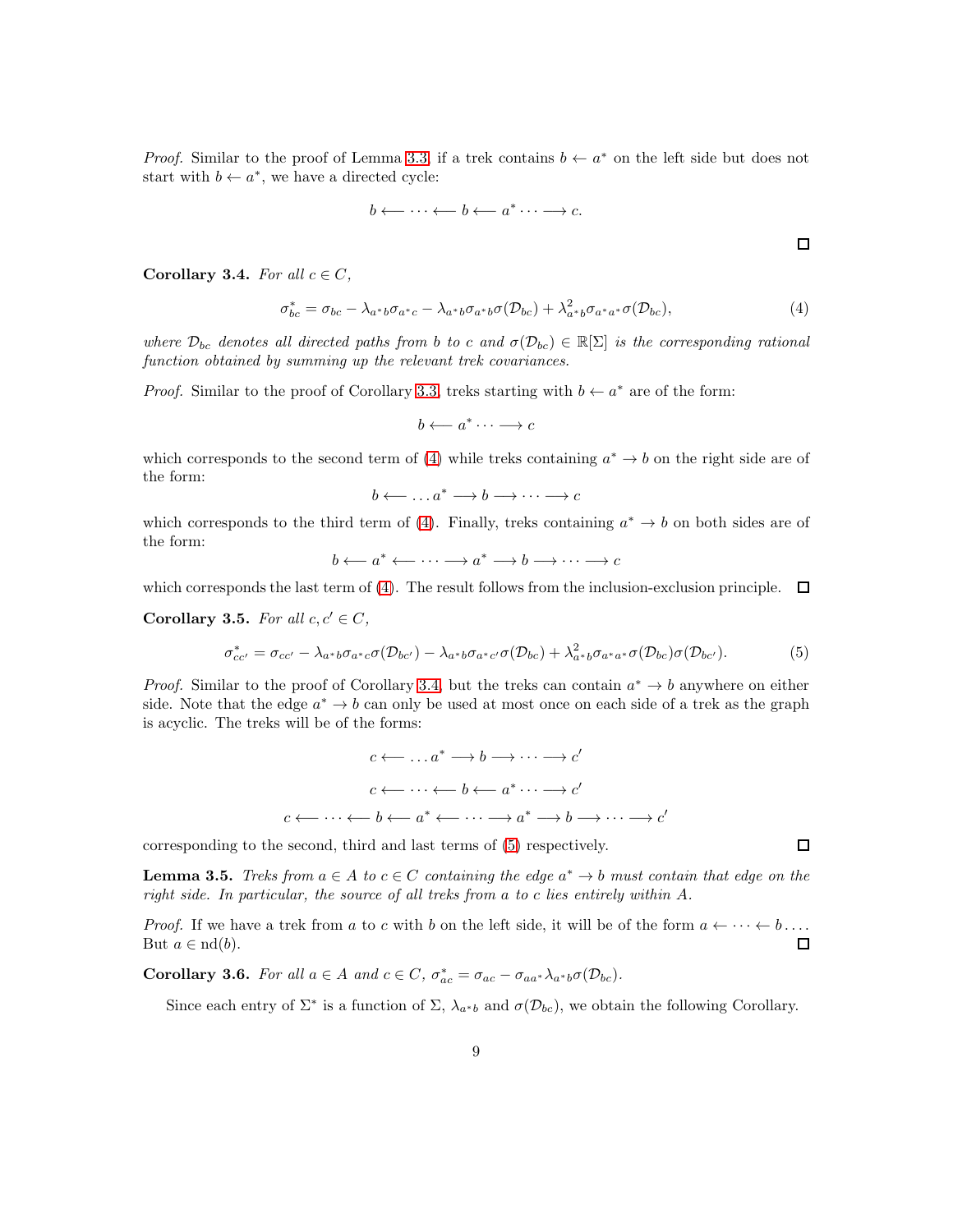<span id="page-9-0"></span>**Proposition 3.6.** Suppose that  $N(0, \Sigma)$  is a distribution corresponding to the graphical model G and the distribution  $N(0, \Sigma^*)$  corresponds to the new graphical model  $G^*$  obtained by removing the directed edge  $a^* \to b$  from G. Then,  $\Sigma^*$  is identifiable given  $\Sigma$  if and only if both  $\lambda_{a^*b}$  and  $\sigma(\mathcal{D}_{bc})$ are identifiable for all  $c \in C$ .

*Proof.* ( $\Leftarrow$ ) Follows from Corollaries [3.1,](#page-7-2) [3.2,](#page-7-3) [3.3,](#page-7-1) [3.4](#page-8-1) and [3.5](#page-8-3)

 $(\Rightarrow)$  From Corollary [3.1,](#page-7-2) we have

$$
\sigma_{a^*b}^* = \sigma_{a^*b} - \sigma_{a^*a^*} \lambda_{a^*b},
$$
  

$$
\lambda_{a^*b} = \frac{\sigma_{a^*b} - \sigma_{a^*b}^*}{\sigma_{a^*a^*}}.
$$

Since  $\sigma_{a^*a^*} > 0$ , if  $\sigma_{a^*b}^*$  is identifiable given  $\Sigma$ ,  $\lambda_{a^*b}$  is also identifiable. Similarly, we can rearrange [\(4\)](#page-8-0) into

$$
\sigma(\mathcal{D}_{bc}) = \frac{\sigma_{bc}^* - \sigma_{bc} + \lambda_{a^*b}\sigma_{a^*c}}{\lambda_{a^*b}\sigma_{a^*a^*} - \lambda_{a^*b}\sigma_{a^*b}}.
$$

Since  $\Sigma$  is positive definite,  $\sigma(\mathcal{D}_{bc})$  is also identifiable.

 $\Box$ 

### 3.2 Regression Identifiability

As we have seen in Proposition [3.6,](#page-9-0) in order for  $\Sigma^*$  to be identifiable, both  $\lambda_{a^*b}$  and  $\sigma(\mathcal{D}_{bc})$  are identifiable for all  $c \in C$ . We first define the identifiability criterion we will be using in our paper.

<span id="page-9-1"></span>**Definition 3.1.** A directed edge  $v \to w$  can be regression identifiable if  $\lambda_{vw} = \beta_{vw \cdot S}$  for some vertex subset  $S \subseteq V \setminus \{v, w\}$ , where  $\beta_{vw \cdot S} = \sigma_{vw \cdot S}/\sigma_{vv \cdot S}$  is the regression coefficient of  $X_v$  on  $X_w$ conditional on  $X_S$ , and  $\sigma_{vw \cdot S} = \sigma_{vw} - \Sigma_{vS} \Sigma_{SS}^{-1} \Sigma_{Sw}.$ 

The set S in Definition [3.1](#page-9-1) is often referred to as the *adjustment set* [\(Pearl](#page-20-3), [2000\)](#page-20-3) and criteria for such a set have been well studied [\(Shpitser et al., 2010](#page-21-12); Perković et al., 2015; [Perkovic et al.](#page-20-13), [2018\)](#page-20-13). While all edges that are regression identifiable are also globally identifiable, the converse is not true in general. We will discuss more about the limitations when considering identification by regression in Section [5.](#page-12-0) We now define our identifiability criterion for  $\Sigma^*$ 

**Definition 3.2.** Suppose that  $N(0, \Sigma)$  is a distribution corresponding to the graphical model G and the distribution  $N(0, \Sigma^*)$  corresponds to the new graphical model  $G^*$  obtained by removing the directed edge  $a^* \to b$  from G. We say that  $\Sigma^*$  is *simply identifiable* given  $\Sigma$  if both  $\lambda_{a^*b}$  and  $\sigma(\mathcal{D}_{bc})$  are regression identifiable for all  $c \in C$ .

By definition, if  $\Sigma^*$  is simply identifiable given  $\Sigma$ , then  $\Sigma^*$  is identifiable given  $\Sigma$ . We shall first discuss necessary and sufficient conditions for when the directed path  $\sigma(\mathcal{D}_{bc})$  is identifiable by regression for all  $c \in C$ .

<span id="page-9-2"></span>**Theorem 3.7.** The path  $\sigma(\mathcal{D}_{bc})$  is regression identifiable for some  $c \in C$  if and only if b is fixable in  $G_{\text{an}(c)}$ . In particular,  $\sigma(\mathcal{D}_{bc}) = \beta_{bc \cdot S(c)}$  where  $S(c) = \text{mb}_{\text{an}(c)}(b)$ .

Proof. ( $\Leftarrow$ ) It suffices to prove that  $\sigma(\mathcal{D}_{bc}) = \beta_{bc\eta}$ . Consider all paths from b to c conditioned on  $mb_{\text{an}(c)}(b)$ . First consider the case when the path starts with  $b \to \ldots$ . If it is a directed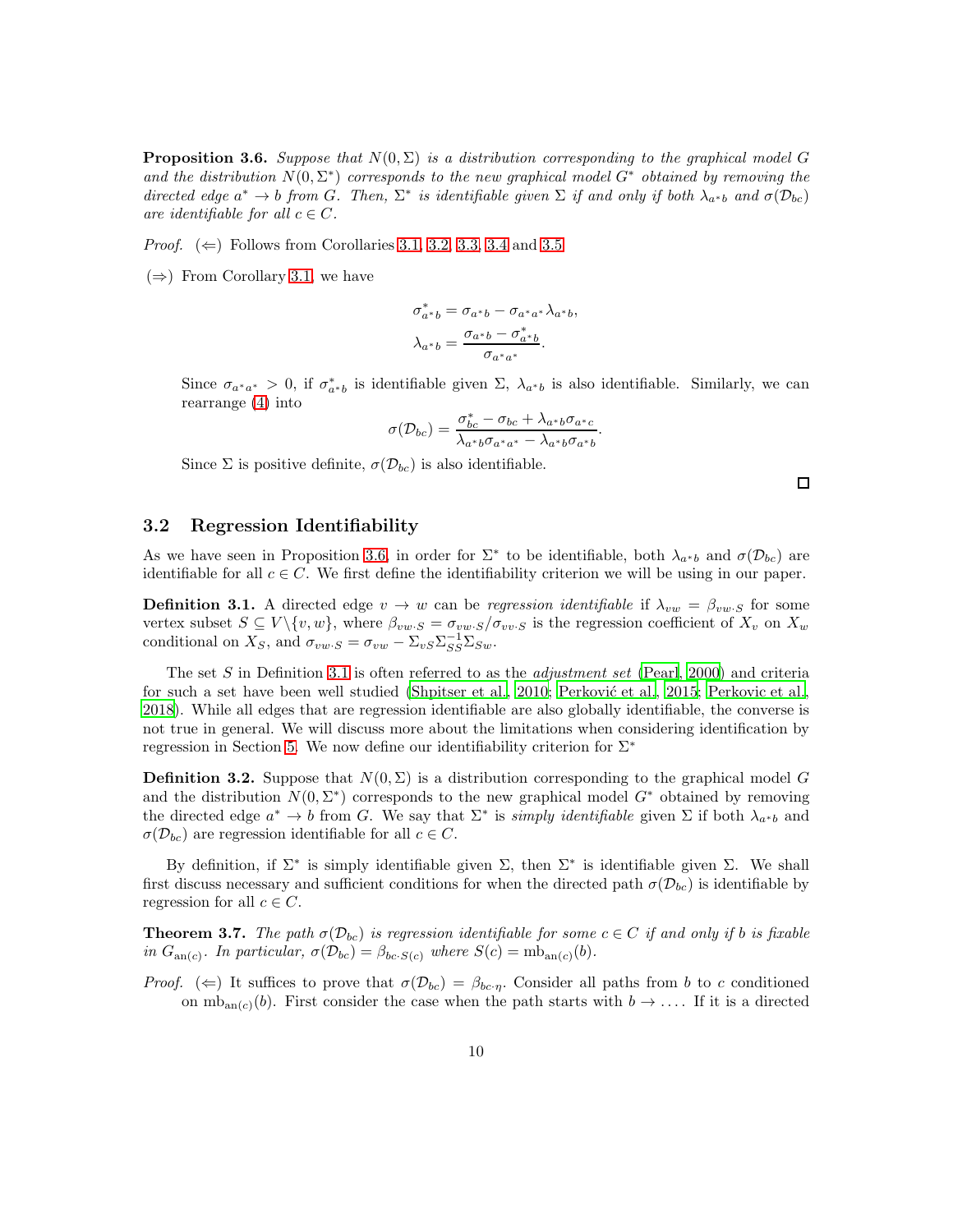path, the path is open because  $mb_{anc(c)}(b)$  does not contain any descendants of b. If there is a collider node v on the path, the path is blocked if  $v \notin m_{\text{ban}(c)}(b)$ . But if all the collider nodes are in  $mb_{\text{an}(c)}(b)$ , then the first collider is a descendant of b. Hence there exists some vertex in the same district as  $b$  that is also a descendant of  $b$ , contradicting the fact that  $b$  is fixable.

Now, all paths that start with  $b \leftarrow a \dots$  are blocked since  $a \in pa(b) \subseteq mb_{an(c)}(b)$ . Paths starting with  $b \leftrightarrow d_1 \leftrightarrow \cdots \leftrightarrow d_n \leftarrow a' \dots$  are blocked since  $a' \in \text{pa}(d_n) \subset \text{mb}_{\text{an}(c)}(b)$  and paths starting with  $b \leftrightarrow d_1 \leftrightarrow \cdots \leftrightarrow d_n \to \ldots$  are blocked since  $d_n \in mb_{an(c)}(b)$ . Note that  $c \notin \text{dis}(b)$  since b is fixable in  $G_{\text{an}(c)}$ . So the only open paths are the direct paths.

(⇒) Now, suppose that b is not fixable in  $G_{\text{an}(c)}$ . Hence, there exists some  $c' \in \text{de}(b) \cap \text{dis}(b) \subseteq C$ . Therefore, there is a bidirected path  $b \leftrightarrow d_1 \leftrightarrow \cdots \leftrightarrow d_m \leftrightarrow c'$  from b to c'. Since each  $d_i \in \text{an}(c)$ , we have an open trek from b to c' of the form  $b \leftarrow \cdots \leftarrow d_1 \rightarrow \cdots \rightarrow c'$  or  $b \leftrightarrow d_1 \rightarrow \cdots \rightarrow c'$ . If we conditioned on either  $d_1$  or any vertex in  $de(d_1)$ , then we have the open trek  $b \leftarrow \cdots \leftarrow d_1 \leftrightarrow d_2 \rightarrow \cdots \rightarrow c'$  or  $b \leftrightarrow d_1 \leftrightarrow d_2 \rightarrow \cdots \rightarrow c'$ . Conditioning on  $d_2$  or any vertex in  $de(d_1)$ , we have the open trek  $b \leftarrow \cdots \leftarrow d_1 \leftrightarrow d_2 \leftrightarrow d_3 \rightarrow \cdots \rightarrow c'$  or  $b \leftrightarrow d_1 \leftrightarrow d_2 \leftrightarrow d_3 \to \cdots \to c'$  and so on until either the trek  $b \leftarrow \cdots \leftarrow d_1 \leftrightarrow \cdots \leftrightarrow c'$  or  $b \leftrightarrow \cdots \leftrightarrow c'$  is open. Hence,  $\sigma(\mathcal{D}_{bc})$  is not regression identifiable.

Next, we shall provide necessary and sufficient conditions for when the edge coefficient  $\lambda_{a^*b}$  is identifiable by regression.

 $\Box$ 

<span id="page-10-0"></span>**Theorem 3.8.**  $\lambda_{ab}$  is regression identifiable if and only if

- $a \notin \text{dis}_{\text{an}(b)}(b)$  and
- there is no directed edge from a to d for all  $d \in \text{dis}_{\text{an}(b)}(b)$ .

In particular,  $\lambda_{ab} = \beta_{ab \cdot S(b) \setminus \{a\}}$  where  $S(b) = \text{mb}_{\text{an}(b)}(b)$ .

- *Proof.* ( $\Leftarrow$ ) Consider all paths from a to b conditioned on  $mb_{an(b)}(b)\setminus\{a\}$ . In  $G_{an(b)}$ , all paths ending with  $\cdots \rightarrow b$  are blocked unless they end with the edge  $a \rightarrow b$ . For  $d_1, \ldots, d_n \in \text{dis}(b)$ , all paths ending with  $\leftarrow d_1 \leftrightarrow \cdots \leftrightarrow d_n \leftrightarrow b$  are blocked since  $d_1 \in mb(b)$  and paths ending with  $a' \to d_1 \leftrightarrow \cdots \leftrightarrow d_n \leftrightarrow b$  are blocked since  $a' \in mb(b)$   $(a' \neq a$  as there is no directed edge from a to  $d_i$ ). Paths ending with  $\cdots \leftarrow b$  do not exist in the induced subgraph  $G_{an(b)}$ . Furthermore, there are no bidirected paths from a to b in the induced subgraph  $G_{\text{an}(b)}$  since  $a \notin \text{dis}_{\text{an}(b)}(b).$
- $(\Rightarrow)$  First, consider the case where  $a \in dis_{an(b)}(b)$ . Then there is a bidirected path  $a \leftrightarrow d_1 \leftrightarrow d_2$  $\cdots \leftrightarrow d_m \leftrightarrow b$  from a to b. Since each  $d_i \in an(b)$ , we have an open trek from a to b of the form  $a \leftarrow \cdots \leftarrow d_1 \rightarrow \cdots \rightarrow b$  or  $a \leftrightarrow d_1 \rightarrow \cdots \rightarrow b$ . If we conditioned on either  $d_1$ or any vertex in de(d<sub>1</sub>), then we have the open trek  $a \leftarrow \cdots \leftarrow d_1 \leftrightarrow d_2 \rightarrow \cdots \rightarrow b$  or  $a \leftrightarrow d_1 \leftrightarrow d_2 \rightarrow \cdots \rightarrow b$ . Conditioning on  $d_2$  or any vertex in de(d<sub>1</sub>), we have the open trek  $a \leftarrow \cdots \leftarrow d_1 \leftrightarrow d_2 \leftrightarrow d_3 \rightarrow \cdots \rightarrow b$  or  $a \leftrightarrow d_1 \leftrightarrow d_2 \leftrightarrow d_3 \rightarrow \cdots \rightarrow b$  and so on until either the trek  $a \leftarrow \cdots \leftarrow d_1 \leftrightarrow \cdots \leftrightarrow b$  or  $a \leftrightarrow \cdots \leftrightarrow b$  is open. Hence,  $\lambda_{ab}$  cannot be identified by an ordinary regression.

Now, suppose that we have a directed edge  $a \to d_1$  for some  $d_1 \in \text{dis}_{\text{an}(b)}(b)$ . Suppose there is a bidirected path  $d_1 \leftrightarrow d_2 \leftrightarrow \cdots \leftrightarrow b$  in  $G_{\text{an}(b)}$ . Since  $d_1 \in \text{an}(b)$ , we have the open trek  $a \to d_1 \to \cdots \to b$ . Similarly to the previous case, if we conditioned on either  $d_1$  or any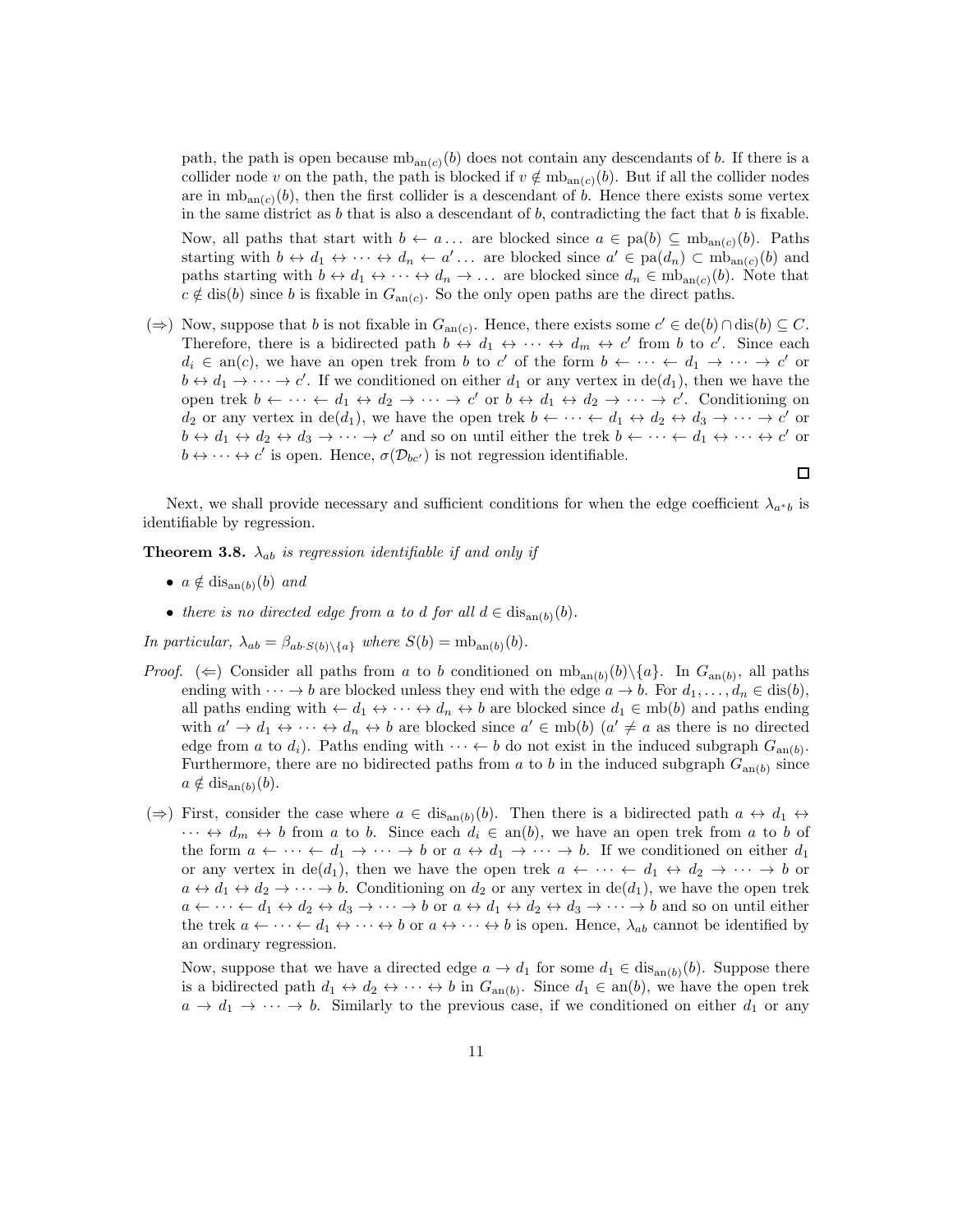vertex in  $\text{de}(d_1)$ , then we have the open trek  $a \to d_1 \leftrightarrow d_2 \to \cdots \to b$  and so on until the trek  $a \to d_1 \leftrightarrow \cdots \leftrightarrow b$  is open. Hence,  $\lambda_{ab}$  cannot be identified by an ordinary regression.

 $\Box$ 

Now, we have a necessary and sufficient criterion for  $\Sigma^*$  to be simply identifiable given  $\Sigma$ .

<span id="page-11-0"></span>Corollary 3.7. Suppose that  $N(0, \Sigma)$  is a distribution corresponding to the graphical model G and the distribution  $N(0, \Sigma^*)$  corresponds to the new graphical model  $G^*$  obtained by removing the directed edge  $a^* \to b$  from G. Then,  $\Sigma^*$  is simply identifiable given  $\Sigma$  if and only if

- $a^* \notin \mathrm{mb}_{an^*(b)}(b)$ , where  $\mathrm{mb}_{an^*(b)}(b)$  denotes the Markov blanket of b in  $G^*_{an(b)}$ .
- $\bullet$  b is fixable.

#### 3.3 Effect on Data

We will now explore the effects that adding a directed edge will have on specific data point assuming multivariate Gaussian distribution and that the error terms are stable. This is highly practical as finding the counterfactual distribution allows us to evaluate the impact of various policy, business and medical decisions before their implementation. This could answer crucial questions such as "how much would vaccination reduce the risk of Covid" or "will undergoing a particular treatment increase the probability of survival" for a particular individual.

Suppose we have a dataset  $X_V \sim N(0, \Sigma)$  and we would like to remove the directed edge  $a^* \to b$ .

<span id="page-11-1"></span>**Theorem 3.9.** Suppose  $\lambda_{a*b}$  and  $\sigma(\mathcal{D}_{bc})$  are identifiable for all  $c \in \text{de}(b) \setminus \{b\}$ , then removing the directed edge  $a^* \to b$  is equivalent to replacing  $X_V$  by

$$
X_V^* = X_V - \lambda_{a^*b} \Sigma(\mathcal{D}_{bV}) X_{a^*}.
$$

Proof. Since  $a \in \text{nd}(b)$ ,  $\sigma(\mathcal{D}_{ba}) = 0$ . Hence.  $X_A^* = X_A$ . Similarly, since  $\sigma(\mathcal{D}_{bb}) = 1$ , we can check that for all  $a \in A$  and  $c \in C$ ,

$$
Cov(X_a^*, X_b^*) = Cov(X_a, X_b) - \lambda_{a^*b}Cov(X_a, X_{a^*})
$$
  
\n
$$
= \sigma_{ab} - \lambda_{a^*b}\sigma_{a^*a},
$$
  
\n
$$
Cov(X_b^*, X_b^*) = Cov(X_b, X_b) - 2\lambda_{a^*b}Cov(X_{a^*}, X_b) + \lambda_{a^*b}^2Cov(X_{a^*}, X_b)
$$
  
\n
$$
= \sigma_{bb} - 2\lambda_{a^*b}\sigma_{a^*b} + \lambda_{a^*b}^2\sigma_{a^*a^*},
$$
  
\n
$$
Cov(X_a^*, X_c^*) = Cov(X_a, X_c) - \lambda_{a^*b}\sigma(D_{bc})Cov(X_a, X_{a^*})
$$
  
\n
$$
= \sigma_{ac} - \lambda_{a^*b}\sigma(D_{bc})\sigma_{a^*a},
$$

which satisfy the Corollaries found in Section [3.1.](#page-6-2) Similarly, we can check that  $Cov(X_b^*, X_c^*)$  and  $Cov(X_c^*, X_{c'}^*)$  satisfies the Corollaries in Section [3.1.](#page-6-2)  $\Box$ 

### 4 Adding a Directed Edge

Instead of removing an edge, we now consider the reverse intervention whereby an edge is added to an ADMG G. In this scenario, we have our own choice for the edge coefficients  $\lambda_{a^*b}$  and hence there is no need to identify it.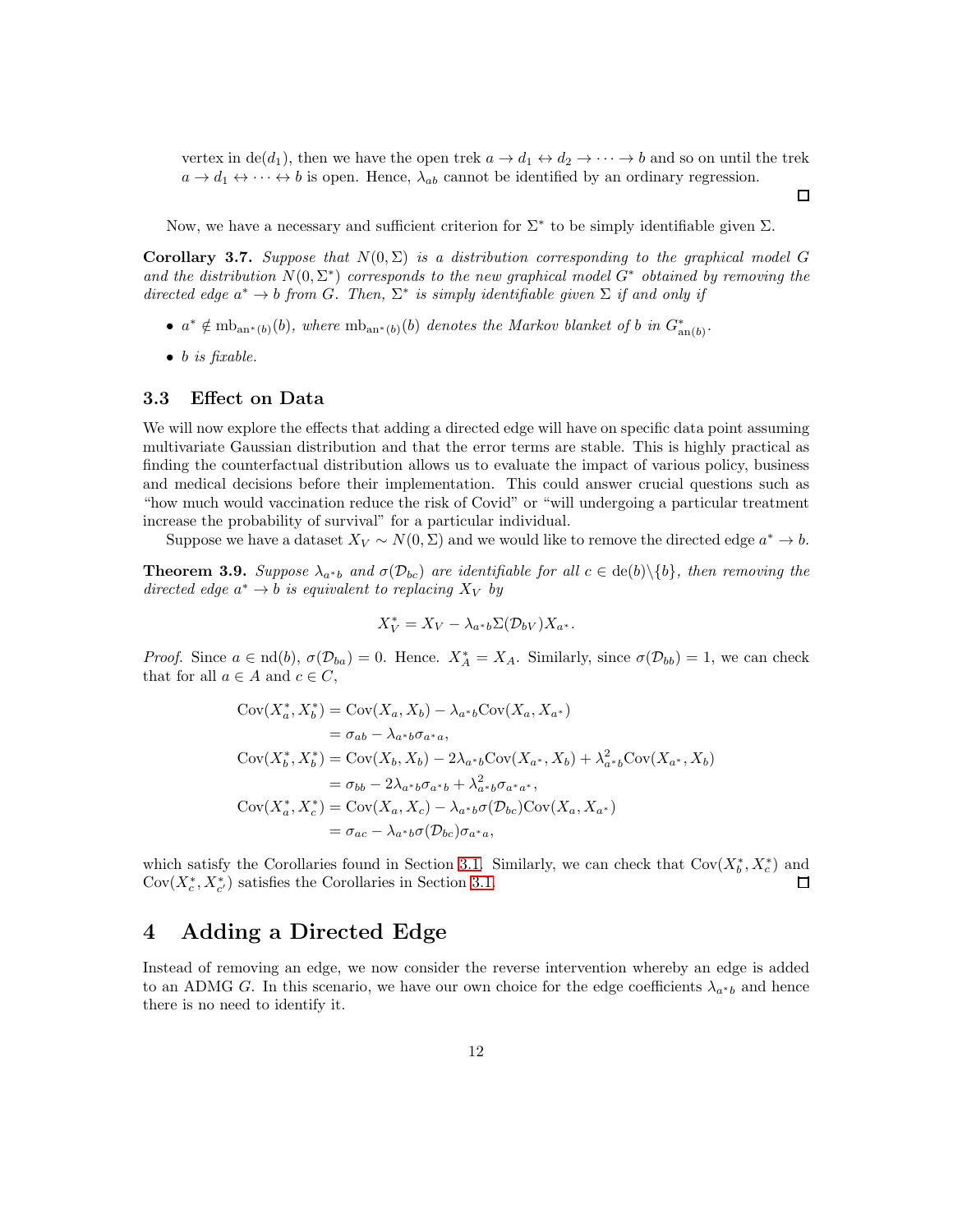Once again, suppose that we have an ADMG  $G = (V, \mathcal{D}, \mathcal{B})$  with covariance matrix  $\Sigma$  and  $a^* \to b \notin \mathcal{D}$ . This time, we want to add the directed edge  $a^* \to b$  to G. As in Section [3,](#page-6-3) let  $A = nd(b), B = \{b\}$  and  $C = de(b)\{b\}$  and suppose we obtain a new ADMG  $G^*$  with covariance matrix  $\Sigma^*$  by adding the directed edge  $a^* \to b$  with edge coefficient  $\lambda_{a^*b}$ . By the trek rule, we have

$$
\Sigma_{AA}^{*} = \Sigma_{AA},
$$
\n
$$
\Sigma_{Ab}^{*} = \Sigma_{Ab} + \lambda_{a^{*}b} \Sigma_{Aa^{*}},
$$
\n
$$
\sigma_{bb}^{*} = \sigma_{bb} + 2\lambda_{a^{*}b} \sigma_{a^{*}b} - \lambda_{a^{*}b}^{2} \sigma_{a^{*}a^{*}},
$$
\n
$$
\Sigma_{AC}^{*} = \Sigma_{AC} + \lambda_{a^{*}b} \Sigma_{Aa^{*}} \Sigma(D_{bC}),
$$
\n
$$
\Sigma_{bC}^{*} = \Sigma_{bC} + \lambda_{a^{*}b} \Sigma_{a^{*}C} + \lambda_{a^{*}b} \sigma_{a^{*}b} \Sigma(D_{bC}) - \lambda_{a^{*}b}^{2} \sigma_{a^{*}a^{*}} \Sigma(D_{bC}),
$$
\n
$$
\Sigma_{CC}^{*} = \Sigma_{CC} + \lambda_{a^{*}b} \Sigma_{a^{*}C}^{T} \Sigma(D_{bC}) + \lambda_{a^{*}b} \Sigma_{a^{*}C}^{T} \Sigma(D_{bC}) - \lambda_{a^{*}b}^{2} \sigma_{a^{*}a^{*}} \Sigma^{T}(D_{bC}) \Sigma(D_{bC}),
$$
\n(6)

where  $\Sigma(\mathcal{D}_{bc}) = [\sigma(\mathcal{D}_{bc})]_{c \in C}$  is the vector of directed treks. Note that the equations are identical to those in Section [3.1,](#page-6-2) with the signs flipped. Hence, in order to add the directed edge  $a^* \to b$ with edge coefficient  $\lambda_{a^*b}$ , we need to be able to identify  $\Sigma(\mathcal{D}_{bC})$ .

**Proposition 4.1.** Suppose that the covariance matrix  $\Sigma^*$  is obtained by adding a directed edge  $a^* \to b$  to G. Then,  $\Sigma^*$  is identifiable given  $\Sigma$  if and only if  $\sigma(\mathcal{D}_{bc})$  is identifiable for all  $c \in C$ .

*Proof.* Rearrange [\(6\)](#page-12-1) to obtain  $\Sigma(\mathcal{D}_{bC})$  as a function of  $\Sigma$ ,  $\Sigma^*$  and  $\lambda_{a^*b}$ .

**Definition 4.1.** Suppose the covariance matrix  $\Sigma^*$  is obtained from  $\Sigma$  by the addition of the directed edge  $a^* \leftrightarrow b$ . We say that  $\Sigma^*$  is *simply identifiable* given  $\Sigma$  if  $\sigma(\mathcal{D}_{bc})$  is regression identifiable for all  $c \in C$ .

By Theorem [3.7,](#page-9-2) we have the following Corollary.

Corollary 4.1. Suppose that we obtain an ADMG  $G^*$  with covariance matrix  $\Sigma^*$  by adding a directed edge  $a^* \to b$  with edge coefficient  $\lambda_{a^*b}$  to G. Then,  $\Sigma^*$  is simply identifiable given  $\Sigma$  if and only if b is fixable.

<span id="page-12-2"></span>**Theorem 4.2.** Suppose  $\lambda_{a*b}$  and  $\sigma(\mathcal{D}_{bc})$  are identifiable for all  $c \in \text{de}(b)\setminus\{b\}$ , then adding the directed edge  $a^* \to b$  is equivalent to replacing  $X_V$  by

$$
X_V^* = X_V + \lambda_{a^*b} \Sigma(\mathcal{D}_{bV}) X_{a^*}.
$$

Proof. Similar to the proof of Theorem [3.9.](#page-11-1)

 $\Box$ 

<span id="page-12-1"></span> $\Box$ 

### <span id="page-12-0"></span>5 Limitations

For our main results on edge interventions, we relied heavily on simple identifiability and assumed that the edge coefficients  $\lambda_{ab}$  and path coefficients  $\sigma(\mathcal{D}_{bc})$  are regression identifiable. However, for  $\Sigma^*$  to be identifiable given Σ, we only require  $\lambda_{ab}$  and  $\sigma(\mathcal{D}_{bc})$  to be generically identifiable. In this section, we shall provide some other graphical criteria for which  $\lambda_{ab}$  or  $\sigma(\mathcal{D}_{bc})$  is generically identifiable but not regression identifiable.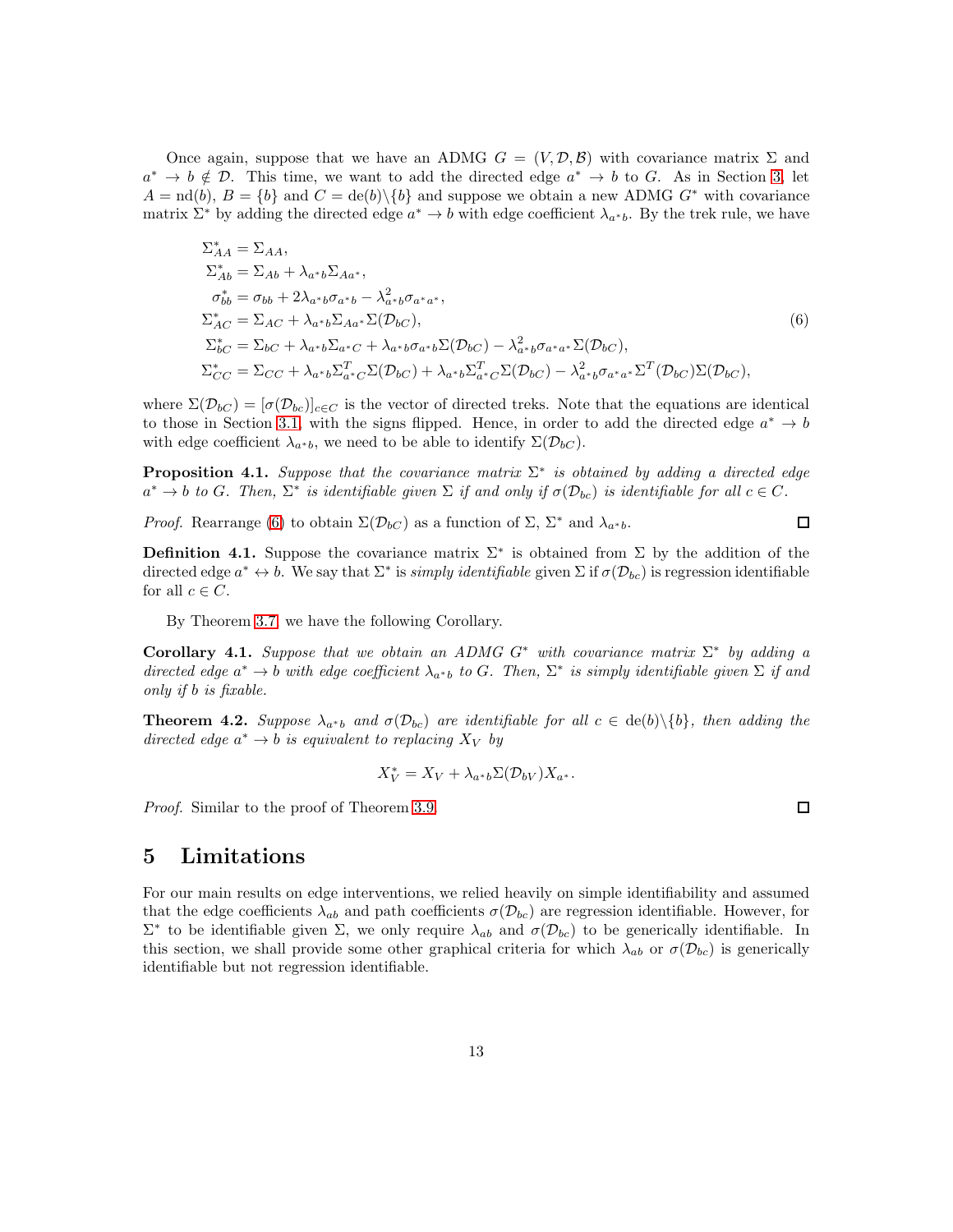### 5.1 Edge Identifiability

In this section, we shall provide two other methods for finding sufficient conditions for  $\lambda_{ab}$  to be generically identifiable. These methods are not exhaustive as the question of finding necessary and sufficient conditions for  $\lambda_{ab}$  to be generically identifiable remains an open problem.

#### Simple Graphs

A mixed graph  $G = (V, \mathcal{D}, \mathcal{B})$  is simple if between any two vertices  $v_1, v_2 \in V$ , there is at most one edge between them. That is, we cannot have both  $v_1 \rightarrow v_2$  and  $v_1 \leftrightarrow v_2$ .

**Theorem 5.1.** If G is simple, then  $\mathcal{M}(G)$  is generically identifiable.

Proof. See [Brito and Pearl \(2002a\)](#page-19-6).

 $\Box$ 

Using the Theorem above, we can obtain a similar result to Corollary [3.7:](#page-11-0)

**Proposition 5.2.** Suppose that  $N(0, \Sigma)$  is a distribution corresponding to the graphical model G and the distribution  $N(0, \Sigma^*)$  corresponds to the new graphical model  $G^*$  obtained by removing the directed edge  $a^* \to b$  from G. Then,  $\Sigma^*$  is generically identifiable given  $\Sigma$  if

- $\bullet$  G is a simple graph.
- $\bullet$  b is fixable.

#### Generalised Instrumental Sets

In the instrumental variable model shown in Figure [2,](#page-2-1) the directed edge  $\lambda_{23}$  generically identifiable even though it is not regression identifiable. This lead to the study of an *instrumental set* by [Brito and Pearl \(2002b](#page-19-7)), where the instrumental variable model was generalised.

**Theorem 5.3.** If  $\mathbf{z} = \{z_1, \ldots, z_n\}$  is an instrumental set relative to causes  $\mathbf{a} = \{a_1, \ldots, a_n\}$  and effect b, then the parameters of the edges  $a_1 \rightarrow b, \ldots, a_n \rightarrow b$  are identified almost everywhere, and can be computed by solving a system of linear equations.

If we are only interested in identifying the parameter of the edge  $a^* \to b$ , we only need the existence of an instrumental variable  $z$  that is instrumental relative to  $a^*$  and  $b$ . Hence,

Corollary 5.1. Suppose that  $N(0, \Sigma)$  is a distribution corresponding to the graphical model G and the distribution  $N(0, \Sigma^*)$  corresponds to the new graphical model  $G^*$  obtained by removing the directed edge  $a^* \to b$  from G. Then,  $\Sigma^*$  is generically identifiable given  $\Sigma$  if

- If there exists an vertex  $z$  that is instrumental relative to  $a^*$  and b.
- $\bullet$  b is fixable.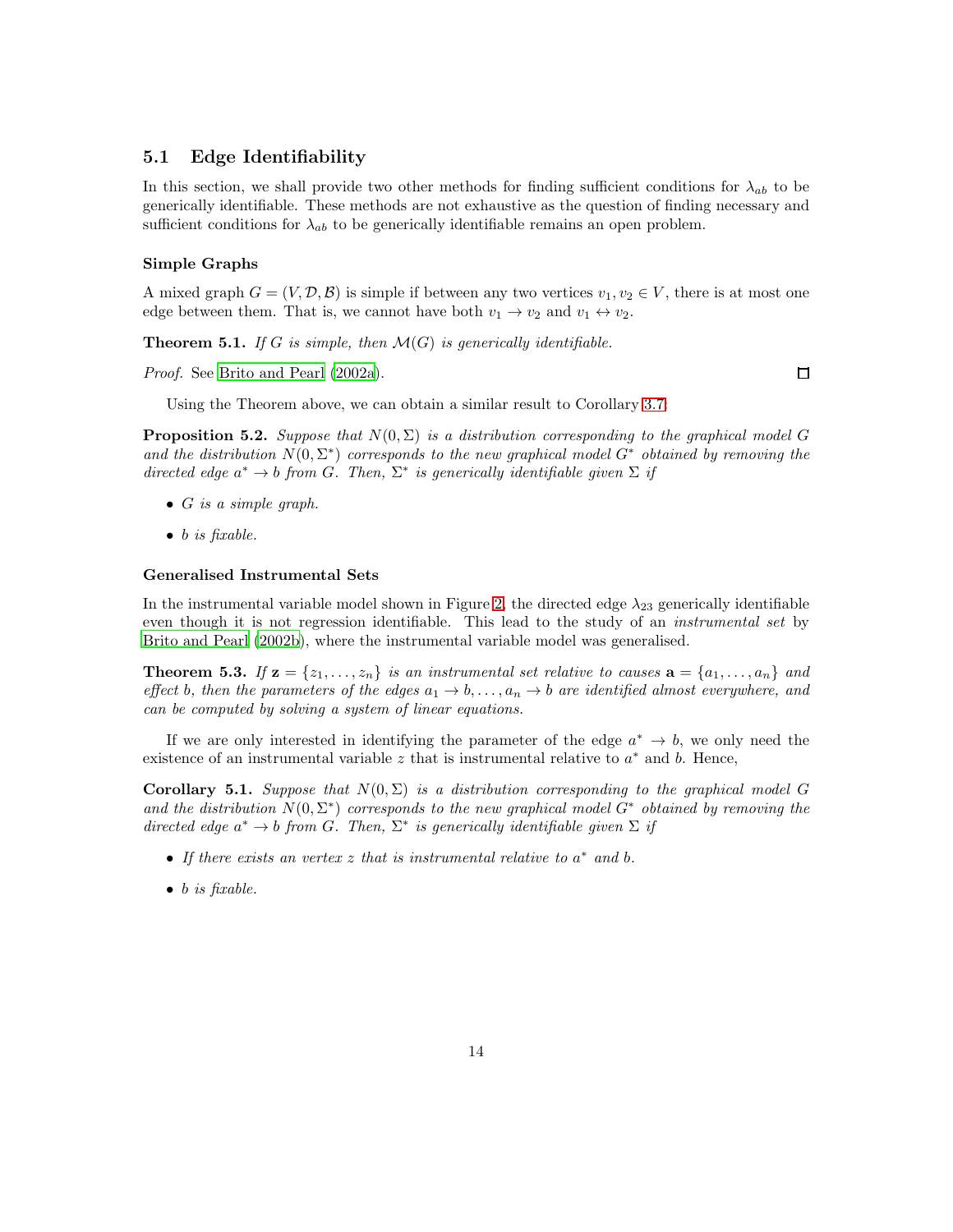<span id="page-14-0"></span>

Figure 5: Cut-vertex example

#### 5.2 Cut Vertices

Previously, we dealt with cases where the edge coefficients are generically identifiable but not regression identifiable. Now, we shall provide some cases where directed path coefficients are generically identifiable but not regression identifiable.

Example 5.1. Consider the graph in Figure [5.](#page-14-0) Here, we cannot use Corollary [3.7](#page-11-0) to remove the edge  $1 \rightarrow 2$  as 2 is not fixable. However, we can observe that all directed paths contributing to  $\sigma(\mathcal{D}_{25})$  and  $\sigma(\mathcal{D}_{26})$  pass through the vertex 4. Hence, we are able to identify those using  $\sigma(\mathcal{D}_{25}) = \sigma(\mathcal{D}_{24})\sigma(\mathcal{D}_{45}) = \beta_{24\cdot 1}\beta_{45\cdot 123}$  and  $\sigma(\mathcal{D}_{26}) = \sigma(\mathcal{D}_{24})\sigma(\mathcal{D}_{46}) = \beta_{24\cdot 1}\beta_{46\cdot 123}$ . In fact, we see that it is possible to remove the edge  $1 \rightarrow 2$  and identify the new covariance matrix  $\Sigma^*$ . We shall refer to the vertex 4 as a cut vertex which we shall rigorously define.

**Definition 5.1.** For a CADMG, G, let  $G<sup>(d)</sup>$  be the subgraph of G with all the bidirected edges removed and let  $G_{a}^{(d)}$  $\binom{a}{a-b}$  be the induced subgraph  $G_{an(b)\cap de(a)}$  with all bidirected edges removed. We say that a vertex v is a *cut vertex* of  $G_{a}^{(d)}$  $\binom{d}{a-b}$  if  $G_{a\rightarrow b}^{(d)} - \{v\}$  is disconnected.

**Lemma 5.4.** Let  $b \in V$  and suppose  $c \in \text{de}(b)$ . Denote the directed paths from b to c by  $\tau_1, \ldots, \tau_n$ . Further partition each  $\tau_i$  into directed subpaths  $\tau_i^1, \ldots, \tau_i^m$ . Then

$$
\sigma(\mathcal{D}_{bc}) = \sum_{i=1}^{n} \prod_{j=1}^{m} \sigma(\tau_i^j).
$$

In particular, if  $u_1, \ldots, u_n$  is a sequence of cut-vertices in  $G_{b \rightarrow b}^{(d)}$  $_{b\rightarrow c}^{(u)}$ , then

$$
\sigma(\mathcal{D}_{bc}) = \sigma(\mathcal{D}_{bu_1})\sigma(\mathcal{D}_{u_1u_2})\ldots\sigma(\mathcal{D}_{u_nc}).
$$

Proof. Follows from the trek rule.

Corollary 5.2. Suppose that  $N(0, \Sigma)$  is a distribution corresponding to the graphical model G and the distribution  $N(0, \Sigma^*)$  corresponds to the new graphical model  $G^*$  obtained by removing the directed edge  $a^* \to b$  from G. Then,  $\Sigma^*$  is identifiable given  $\Sigma$  if

- $a^* \notin \text{mb}_{\text{an}^*(b)}(b)$ , where  $\text{mb}_{\text{an}^*(b)}(b)$  denotes the Markov blanket of b in  $G^*_{\text{an}(b)}$ .
- For all  $c \in C$ , we can a sequence of vertices  $v_0, v_1, \ldots, v_n$  such that  $v_0 = b, v_n = c, v_1, \ldots, v_{n-1}$ is a sequence of cut-vertices in  $G_{b\rightarrow}^{(d)}$  $\int_{b\rightarrow c}^{(a)}$  and  $v_i$  is fixable in  $G_{an(v_{i+1})}$  for all  $0 \leq i \leq n-1$ .

 $\Box$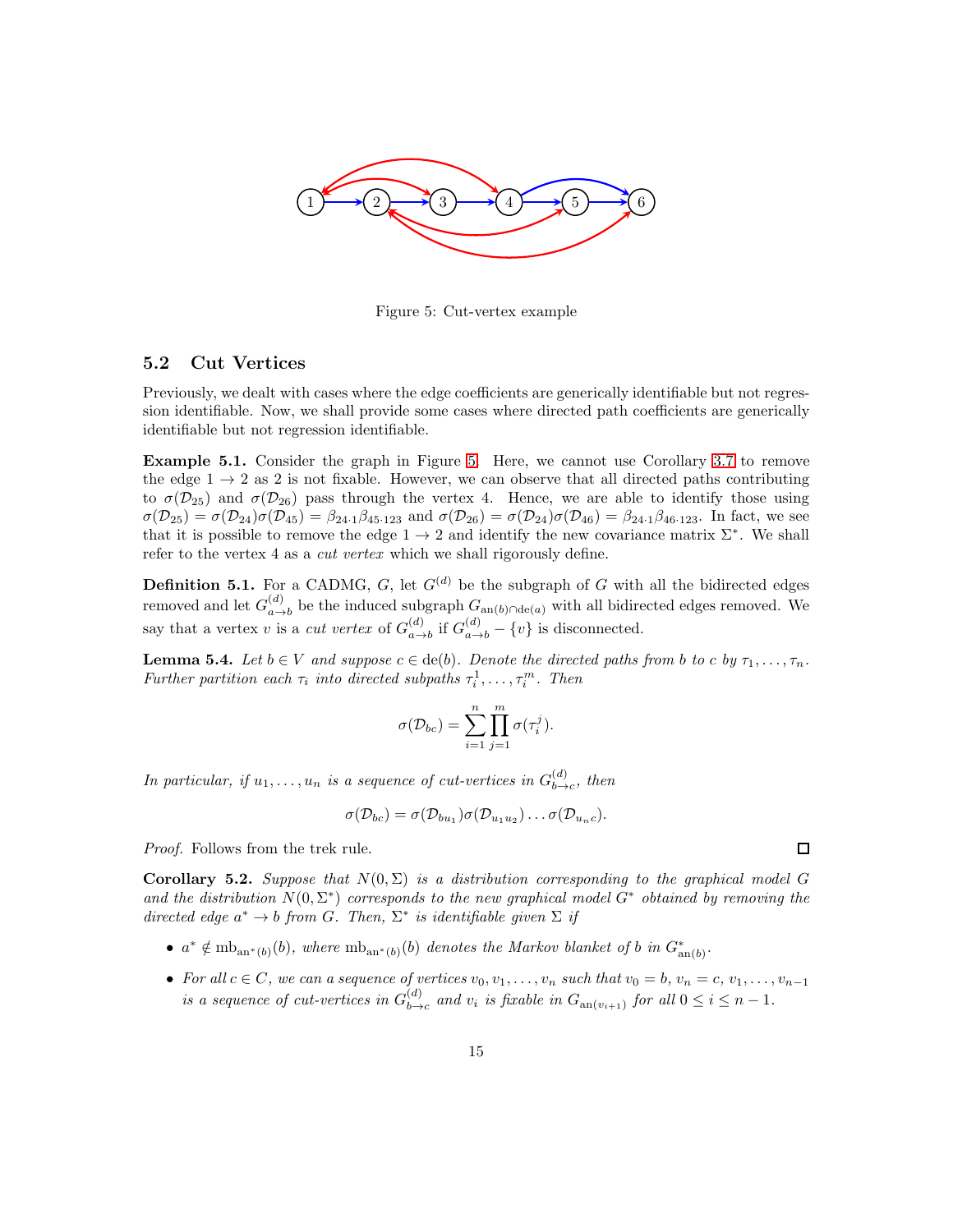<span id="page-15-0"></span>

Figure 6: The Verma graph.



Figure 7: The 'gadget' graph.

# <span id="page-15-1"></span>6 Usage of Removing Edges

In this section, we shall showcase some statistical problems where our identifiability results could be applied. We first show that our results may be used to find constraints in ADMGs, provided that we can either remove all the directed or bidirected edges (see Appendix [B\)](#page-22-0). We shall then provide an example from epidemiology where we have two treatments, and we make an intervention on conditions required for the second treatment.

### 6.1 Constraints

In a DAG G, the set of conditional independences yields an implicit description of  $\mathcal{M}(G)$  [\(Garcia et al.,](#page-19-8) [2005;](#page-19-8) [Kiiveri et al.](#page-20-16), [1984\)](#page-20-16). However, in the class of ADMGs, [Robins \(1986](#page-21-11)) noted a new form of constraint similar to that of conditional independence, sometimes referred to as the functional constraints.

Consider the Verma graph in Figure [6.](#page-15-0) Here, there are no conditional independences involving only the observed variables  $X_1, X_2, X_3$  and  $X_4$ . However, we do have a constraint on the corresponding covariance matrix  $\Sigma$ , in the sense that  $\Sigma \in \mathcal{M}(G)$ , where  $\mathcal{M}(G)$  denotes the set of covariance matrices that can exist for a given ADMG G, only if

$$
f_{\text{Verma}}(\Sigma) = \sigma_{11}\sigma_{13}\sigma_{22}\sigma_{34} - \sigma_{12}^{2}\sigma_{13}\sigma_{34} - \sigma_{11}\sigma_{14}\sigma_{22}\sigma_{33} + \sigma_{12}^{2}\sigma_{14}\sigma_{33} - \sigma_{11}\sigma_{13}\sigma_{23}\sigma_{24} + \sigma_{11}\sigma_{14}\sigma_{23}^{2} + \sigma_{12}\sigma_{13}^{2}\sigma_{24} - \sigma_{12}\sigma_{13}\sigma_{14}\sigma_{23} = 0.
$$

This polynomial is commonly referred to as the 'Verma constraint' courtesy of [Verma and Pearl](#page-21-16) [\(1990\)](#page-21-16). In non-parametric models, [Tian and Pearl \(2002\)](#page-21-17) created an algorithm for identifying functional constraints. For instance, the Verma constraint can be seen as the independence between  $X_1$  and  $X_4$  after fixing  $X_2$  and  $X_3$  (i.e. after removing all edges pointing into vertices 2 and 3). Tian's algorithm, though non-parametrically complete, will fail to find the Gaussian constraint on the 'gadget' graph in Figure [7:](#page-15-1)

$$
\sigma_{11}\sigma_{22}\sigma_{34} - \sigma_{13}\sigma_{14}\sigma_{22} + \sigma_{13}\sigma_{12}\sigma_{24} - \sigma_{23}\sigma_{11}\sigma_{24} = 0.
$$

However, for the parametric model, the set of polynomials describing  $\mathcal{M}(G)$  for an arbitrary ADMG G remains an open problem despite various attempts, such as that of [Drton et al. \(2020\)](#page-19-9).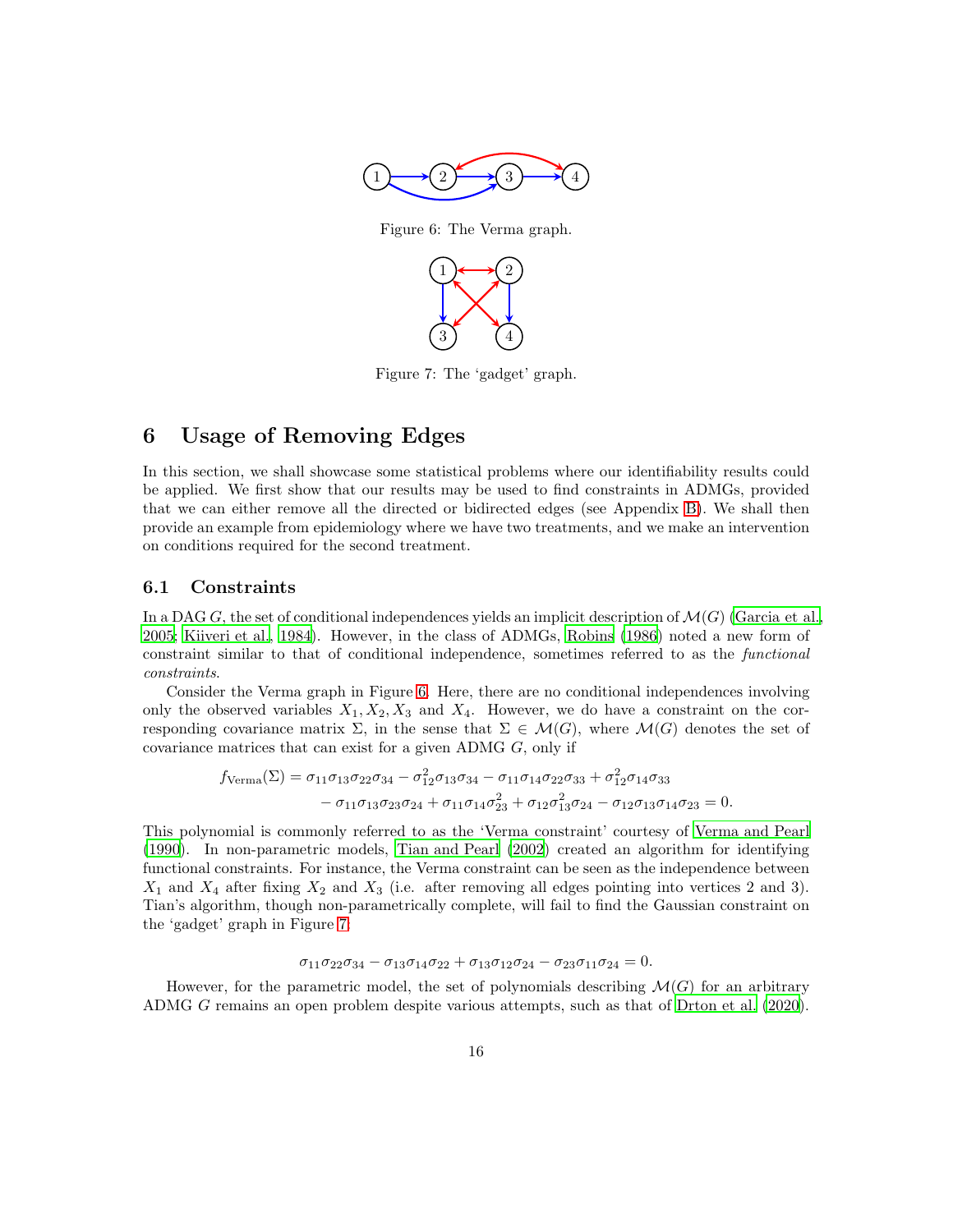In this section, we will demonstrate how removing edges could allow us to recover the constraints of an ADMG.

Suppose we can iteratively remove bidirected or directed edges from an ADMG G to obtain a new graph  $G^*$  with covariance matrix  $\Sigma^*$ . Then, the constraints implied by G correspond to the non-trivial polynomials of the form  $\sigma_{ij}^*$  for all vertex pairs i, j without a trek between them in  $G^*$ . If  $G^*$  has no directed edges, this will simply correspond to non-adjacent vertex pairs. If  $G^*$  has no edges left, this will correspond to the strictly upper triangular entries of Σ<sup>∗</sup> . We shall provide examples where we remove all directed edges.

<span id="page-16-1"></span>

Figure 8: Illustration of each step of edge removal in Example [6.1](#page-16-0)

<span id="page-16-0"></span>Example 6.1 (Removing directed edges from Verma graph). Consider the Verma graph in Figure [6.](#page-15-0) Note that we may not remove the directed edge  $1 \rightarrow 2$  since the vertex 2 is not fixable. Suppose instead we first remove the directed edge  $3 \rightarrow 4$  to obtain a new graph  $G^*$ . We shall illustrate each step of this example in Figure [8.](#page-16-1) Then,  $A = \{1, 2, 3\}$ ,  $B = \{4\}$  and  $C = \emptyset$ . Now, since  $\lambda_{34} = \sigma_{34\cdot 12}/\sigma_{33\cdot 12}$  by Theorem [3.8,](#page-10-0) the covariance matrix of the new graph,  $\Sigma^*$ , becomes

$$
\Sigma^* = \left[ \begin{array}{cc} \Sigma_{123,123} & \Sigma_{123,4} - \Sigma_{123,3} \frac{\sigma_{34\cdot 12}}{\sigma_{33\cdot 12}}\\ \sigma_{44} - 2 \frac{\sigma_{34}\sigma_{34\cdot 12}}{\sigma_{33\cdot 12}} + \sigma_{33} \frac{\sigma_{34\cdot 12}}{\sigma_{33\cdot 12}^2} \end{array} \right].
$$

In this new graph with the edge  $3 \rightarrow 4$  removed, the vertex 2 is now fixable. Now, removing the edge  $2 \to 3$ ,  $\lambda_{23}^* = \frac{\sigma_{23\cdot 1}}{\sigma_{22\cdot 1}}$ ,  $\sigma^*(\mathcal{D}_{34}) = 0$ .

$$
\Sigma^{**} = \begin{bmatrix} \Sigma_{12,12} & \Sigma_{12,3} - \Sigma_{12,2} \frac{\sigma_{23\cdot 1}}{\sigma_{22\cdot 1}} & \Sigma_{12,4}^* \\ \sigma_{33} - \frac{2\sigma_{23}\sigma_{23\cdot 1}}{\sigma_{22\cdot 1}} + \frac{\sigma_{23\cdot 1}}{\sigma_{22\cdot 1}} & \sigma_{34}^* - \frac{\sigma_{23\cdot 1}\sigma_{24}^*}{\sigma_{22\cdot 1}} \\ \sigma_{44}^* & \end{bmatrix}.
$$

Removing edge  $1 \to 3$ ,  $\lambda_{13}^{**} = \frac{\sigma_{13}^{**}}{\sigma_{11}^{**}}$ ,  $\sigma^{**}(\mathcal{D}_{34}) = 0$ .

$$
\Sigma^{***}=\left[\begin{array}{ccc} \Sigma_{12,12} & \Sigma_{12,3}^{**}-\Sigma_{12,1}\frac{\sigma_{13}^{**}}{\sigma_{11}} & \Sigma_{12,4}^{*} \\ & \sigma_{33}-2\frac{\sigma_{13}^{**}}{\sigma_{11}}+\frac{\sigma_{13}^{**}}{\sigma_{11}^{**}} & \sigma_{34}^{**}-\frac{\sigma_{13}^{**}\sigma_{14}^{*}}{\sigma_{11}} \\ & & \sigma_{44}^{*} \end{array}\right].
$$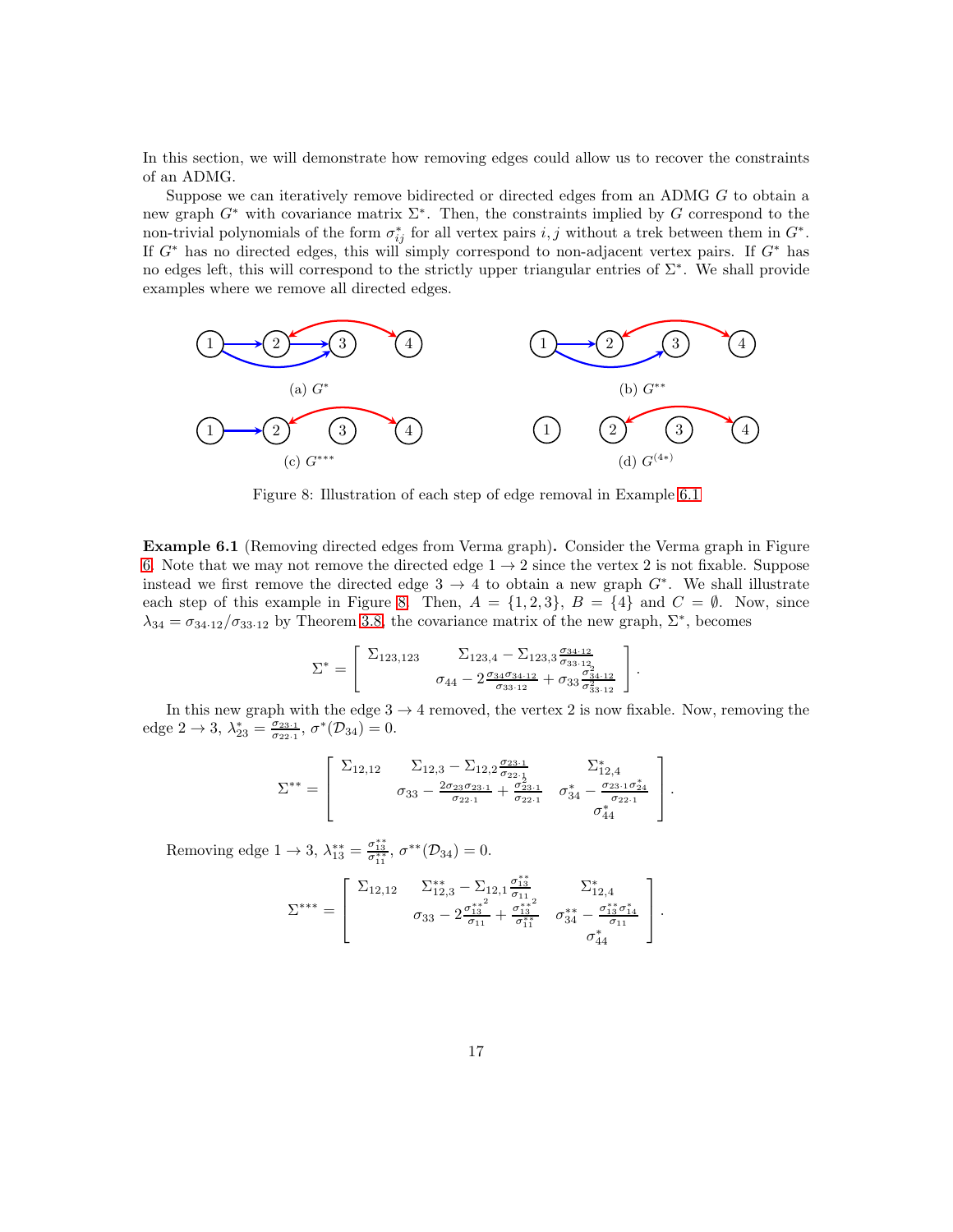<span id="page-17-0"></span>

Figure 9: The 'double' Verma graph.

Removing edge  $1 \to 2 \lambda_{12}^{***} = \frac{\sigma_{12}}{\sigma_{11}}$ ,  $\sigma^{***}(\mathcal{D}_{23}) = \sigma^{***}(\mathcal{D}_{24}) = 0$ .

$$
\Sigma^{(4*)} = \left[\begin{array}{cccc} \sigma_{11} & 0 & \sigma_{13}^{***} & \sigma_{14}^{*} \\ & \sigma_{22}-\frac{\sigma_{12}^{2}}{\sigma_{11}} & \sigma_{23}^{***} -\frac{\sigma_{12}\sigma_{13}^{***}}{\sigma_{11}} & \sigma_{24}^{*}-\frac{\sigma_{12}\sigma_{14}^{*}}{\sigma_{11}} \\ & & \sigma_{33}^{***} & \sigma_{34}^{***} \\ & & & \sigma_{44}^{*} \end{array}\right]
$$

.

Note  $\sigma_{13}^{***} = 0$  since there are no treks from 1 to 3 in  $G^{***}$  (see Figure [8c\)](#page-16-1). Now, since  $\Sigma^{(4*)}$ corresponds to the graph on 4 vertices with only the bidirected edge  $2 \leftrightarrow 4$ , we can equate the strictly upper triangular part of  $\Sigma^{(4*)}$ , apart from  $\sigma_{24}^{(4*)}$  to be zero to obtain the constraints of the original graph.

Since there are no treks from vertex 3 to any of the other vertices in  $G^{***}$ ,  $\sigma_{13}^{***}$ ,  $\sigma_{23}^{(4*)}$  and  $\sigma_{34}^{***}$ are identically zero by the trek rule. Hence, equating the entries of  $\Sigma^{(4*)}$  corresponding to vertex pairs in  $G^{(4*)}$  without a trek between them to zero, we have four expressions that trivially vanish and the equation  $\sigma_{14}^* = 0$ . Equating  $\sigma_{14}^* = 0$ , we recover  $f_{\text{Verma}} = 0$ . We show this computation in full in the appendix.

Example 6.2 (The 'double' Verma graph). Consider the 'double' Verma graph in Figure [9](#page-17-0) with a doubly nested constraint where we need to fix two vertices, with a marginalisation in between, to obtain the conditional independence constraints.

In this graph, the vertex 1 is fixable and the vertex 0 is not in the Markov blanket of 1 with the edge  $0 \to 1$  removed. Hence, we can remove the edge  $0 \to 1$  to obtain a new ADMG  $G^*$ . Now, we have a graph similar to the Verma example, where we are able to remove the directed edge  $3 \rightarrow 4$ to obtain a new ADMG  $G^{**}$  since 3 is fixable in  $G^*_{\text{an}(4)}$ . Now, we can remove edges  $2 \to 3$  and  $1 \rightarrow 3$  as vertices 1 and 2 are fixable in  $G_{\text{an}(3)}^{**}$ . Similarly, we are able to remove the edge  $1 \rightarrow 2$ . Hence, we are able to recover the constraint in the double Verma graph.

#### 6.2 Simulating Interventional Data

We will now provide a real world data example where we want to simulate an interventional distribution from observational data.

Example 6.3. We consider the data from the Multicenter AIDS Cohort Study (MACS) [\(Kaslow et al.,](#page-20-17) [1987\)](#page-20-17), a longitudinal observational study of HIV-infected men. Suppose that we are interested in the effect that treating HIV patients with AZT has on their CD4 cell count in 6 months (1 follow-up period). We restrict ourselves to a subset of the MACS study consisting of 1210 men for which there are no missing data for age, medication, AZT doses (if treated) and CD4 count. The mean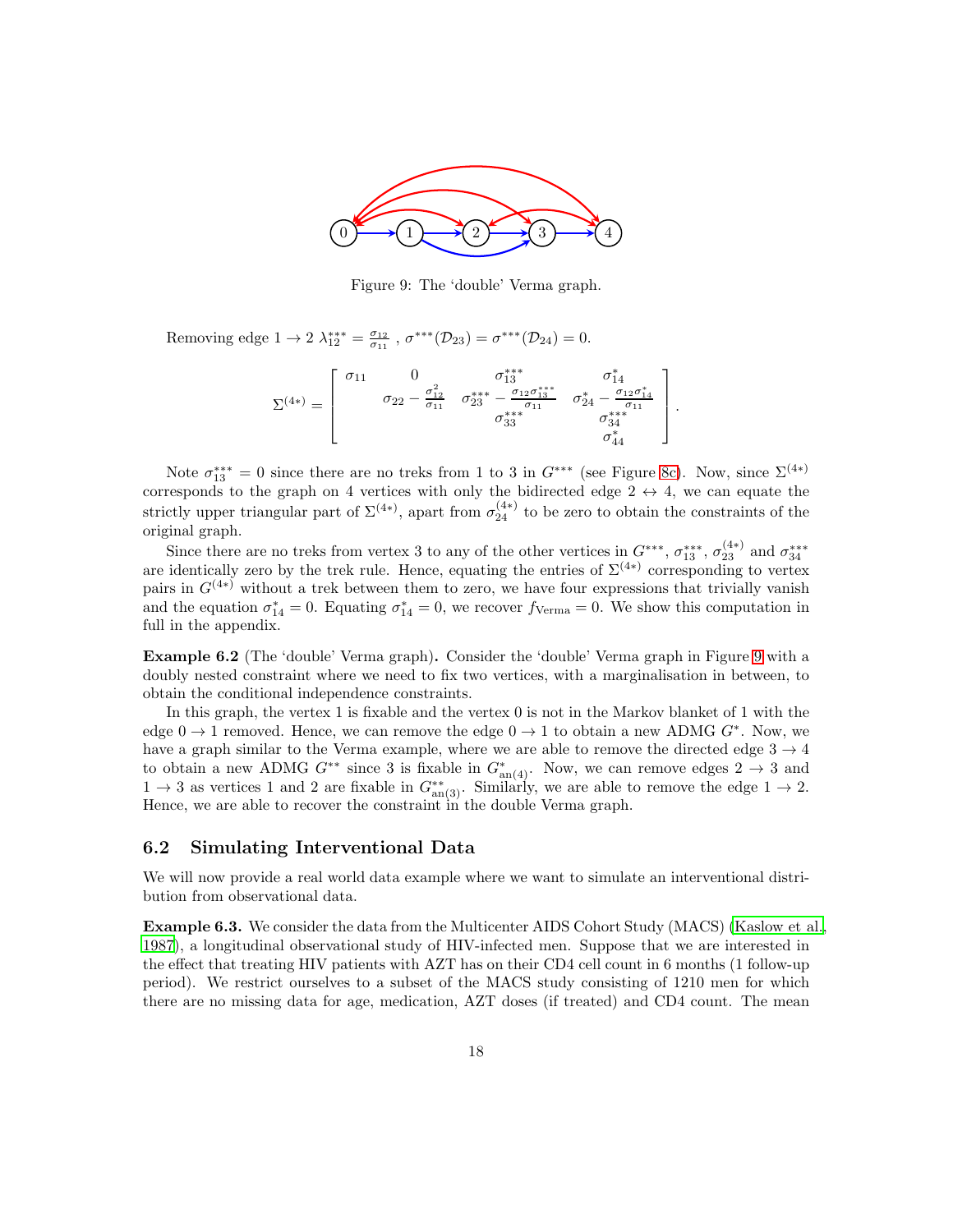

Figure 10: Graphical model for MACS study

<span id="page-18-0"></span>(interquartile range) of these men is 43.2 (38–49) years old. The graphical model is provided in Figure [10](#page-18-0) with variables:

- $X_1$  Baseline CD4 cell count;
- $X_2$  CD4 cell count after first treatment;
- $X_3$  CD4 cell count after second treatment;
- $X_4$  AZT dosage of first treatment (log scale with 1 added);
- $X_5$  AZT dosage of second treatment (log scale with 1 added).

In particular, we hypothesised that the patients age will affect both the treatment proposed and the change in CD4 cell count given any antiviral treatment. Standardising the dataset and assuming that our dataset follows a linear SEM, we obtain  $\lambda_{14} = -0.0252 \lambda_{42} = -0.0176$ ,  $\lambda_{25} = -0.0287$ ,  $\lambda_{53} = -0.0378$ ,  $\sigma(\mathcal{D}_{42}) = -0.0387$ ,  $\sigma(\mathcal{D}_{43}) = -0.0580$  and  $\sigma(\mathcal{D}_{45}) = 0.891$  with

$$
\Sigma = \left[\begin{array}{cccccc} 1.000 & 0.835 & 0.794 & -0.025 & -0.004 \\ 0.835 & 1.000 & 0.853 & -0.039 & -0.029 \\ 0.794 & 0.853 & 1.000 & -0.058 & -0.051 \\ -0.025 & -0.039 & -0.058 & 1.000 & 0.891 \\ -0.004 & -0.029 & -0.051 & 0.891 & 1.000 \end{array}\right]
$$

.

Suppose we want to simulate the dataset for which we no longer determine the AZT dosage of the first treatment based on a patient's baseline CD4 cell count. Performing an edge intervention by removing  $\lambda_{14}$ , we have  $A = \{1\}$ ,  $B = \{4\}$  and  $C = \{2, 3, 5\}$  with

| 1.000                                                                                |                                                   | $0.835$ $0.793$ $-0.025$ $0.018$                |        |  |
|--------------------------------------------------------------------------------------|---------------------------------------------------|-------------------------------------------------|--------|--|
| 0.835                                                                                |                                                   | $0.999 \qquad 0.852 \qquad -0.018 \quad -0.010$ |        |  |
| $\Sigma^* = \begin{bmatrix} 0.793 & 0.852 & 0.999 & -0.038 & -0.033 \end{bmatrix}$ . |                                                   |                                                 |        |  |
|                                                                                      | $-0.025 \quad -0.018 \quad -0.038 \quad \  0.999$ |                                                 | 0.891  |  |
|                                                                                      | $0.018 \quad -0.010 \quad -0.033 \quad 0.891$     |                                                 | -1.000 |  |

We could then simulate the distribution of an edge intervention using  $N(0, \Sigma^*)$  and reversing the data standardisation.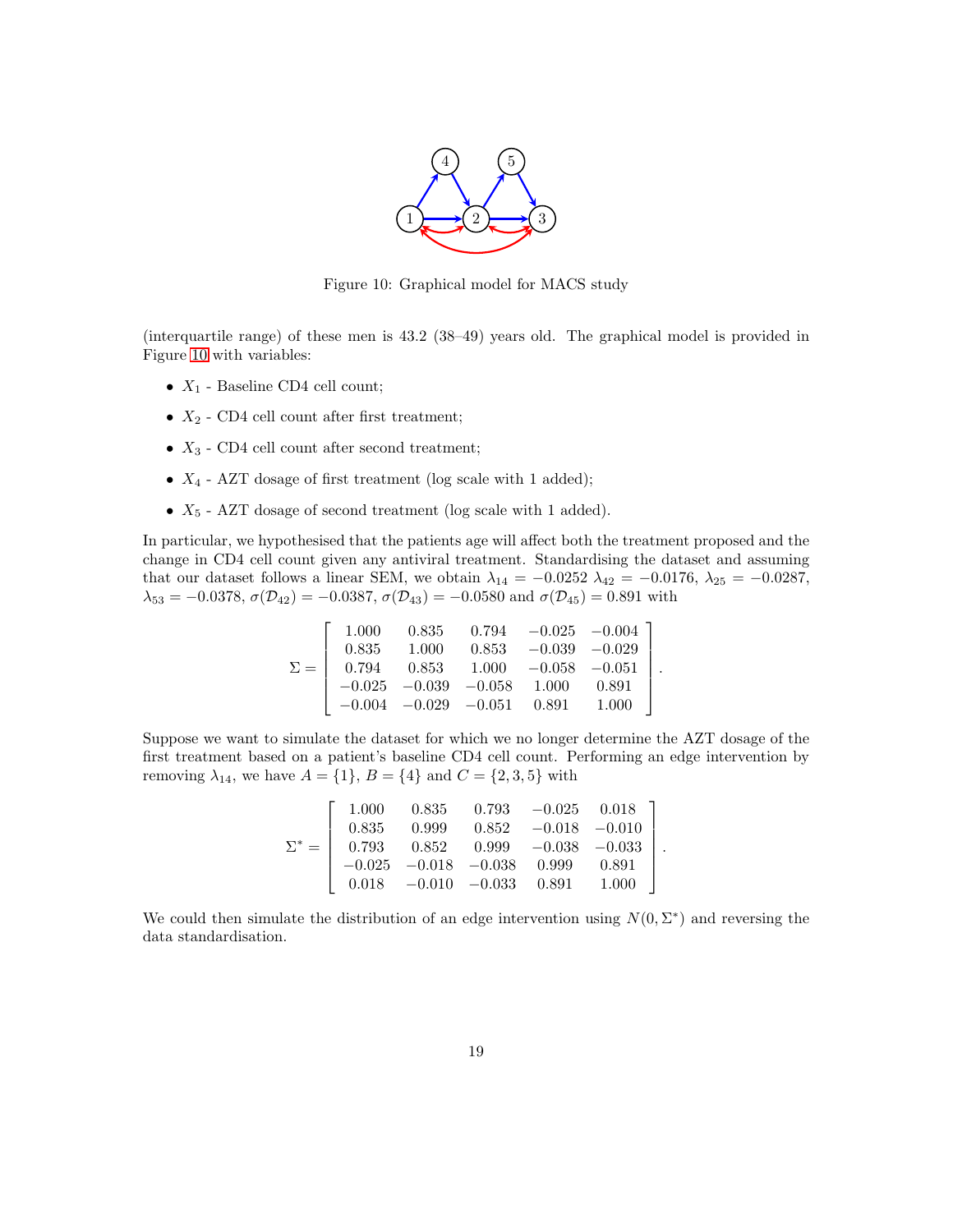# 7 Conclusion

In this paper, we studied the effects that removing or adding an edge will have on the covariance matrix  $\Sigma$  in a Gaussian ADMG.

We first defined a identification criterion, stronger than global identifiability, called *regression identifiablity.* The necessary and sufficient graphical conditions for  $\lambda_{ab}$ ,  $\sigma(\mathcal{D}_{bc})$  and  $\omega_{ab}$  to be regression identifiable are given in Theorems [3.7,](#page-9-2) [3.8](#page-10-0) and [B.4](#page-24-0) respectively. Since regression identifiability implies generic identifiablity, we now have sufficient conditions for  $\Sigma^*$  to be identifiable given  $\Sigma$ , where Σ<sup>∗</sup> is the covariance matrix of the modified graph. We have also identified the effect of an edge intervention on an individual data point in Theorems [3.9](#page-11-1) and [4.2.](#page-12-2)

However, even if either  $\lambda_{ab}$  or  $\sigma(\mathcal{D}_{bc})$  is not regression identifiable, it may still be generically identifiable. We studied some cases of the limitations of our results in Section [5.](#page-12-0) If the graphical conditions that are necessary and sufficient for  $\lambda_{ab}$  and  $\sigma(\mathcal{D}_{bc})$  to be generically identifiable were to be found, then we would have the graphical conditions which are necessary and sufficient for  $\Sigma^*$ to be identifiable given  $\Sigma$ .

Finally, we have provided some statistical problems, such as finding constraints and simulating interventional data from observation data, where our results can be used.

# References

- <span id="page-19-0"></span>J. Blalock. Causal models in the social sciences. Routledge, 1971.
- <span id="page-19-1"></span>K. A. Bollen. *Structural equations with latent variables*. Wiley Series in Probability and Mathematical Statistics: Applied Probability and Statistics. John Wiley & Sons, Inc., New York, 1989. A Wiley-Interscience Publication.
- <span id="page-19-6"></span>C. Brito and J. Pearl. A new identification condition for recursive models with correlated errors. Structural Equation Modeling, 9(4):459–474, 2002a.
- <span id="page-19-7"></span>C. Brito and J. Pearl. Generalized instrumental variables. In Uncertainty in Artificial Intelligence, pages 85–93, 2002b.
- <span id="page-19-3"></span>D. A. Cox, J. Little, and D. O'Shea. *Ideals, varieties, and algorithms*. Undergraduate Texts in Mathematics. Springer, Cham, fourth edition, 2015.
- <span id="page-19-2"></span>M. Drton, R. Foygel, S. Sullivant, et al. Global identifiability of linear structural equation models. The Annals of Statistics, 39(2):865–886, 2011.
- <span id="page-19-9"></span>M. Drton, E. Robeva, and L. Weihs. Nested covariance determinants and restricted trek separation in Gaussian graphical models. Bernoulli, 26(4):2503–2540, 2020.
- <span id="page-19-4"></span>F. Eberhardt and R. Scheines. Interventions and causal inference. Philosophy of Science, 74(5): 981–995, 2007.
- <span id="page-19-5"></span>C. E. Frangakis and D. B. Rubin. Principal stratification in causal inference. Biometrics, 58(1): 21–29, 2002.
- <span id="page-19-8"></span>L. D. Garcia, M. Stillman, and B. Sturmfels. Algebraic geometry of Bayesian networks. Journal of Symbolic Computation, 39(3-4):331–355, 2005.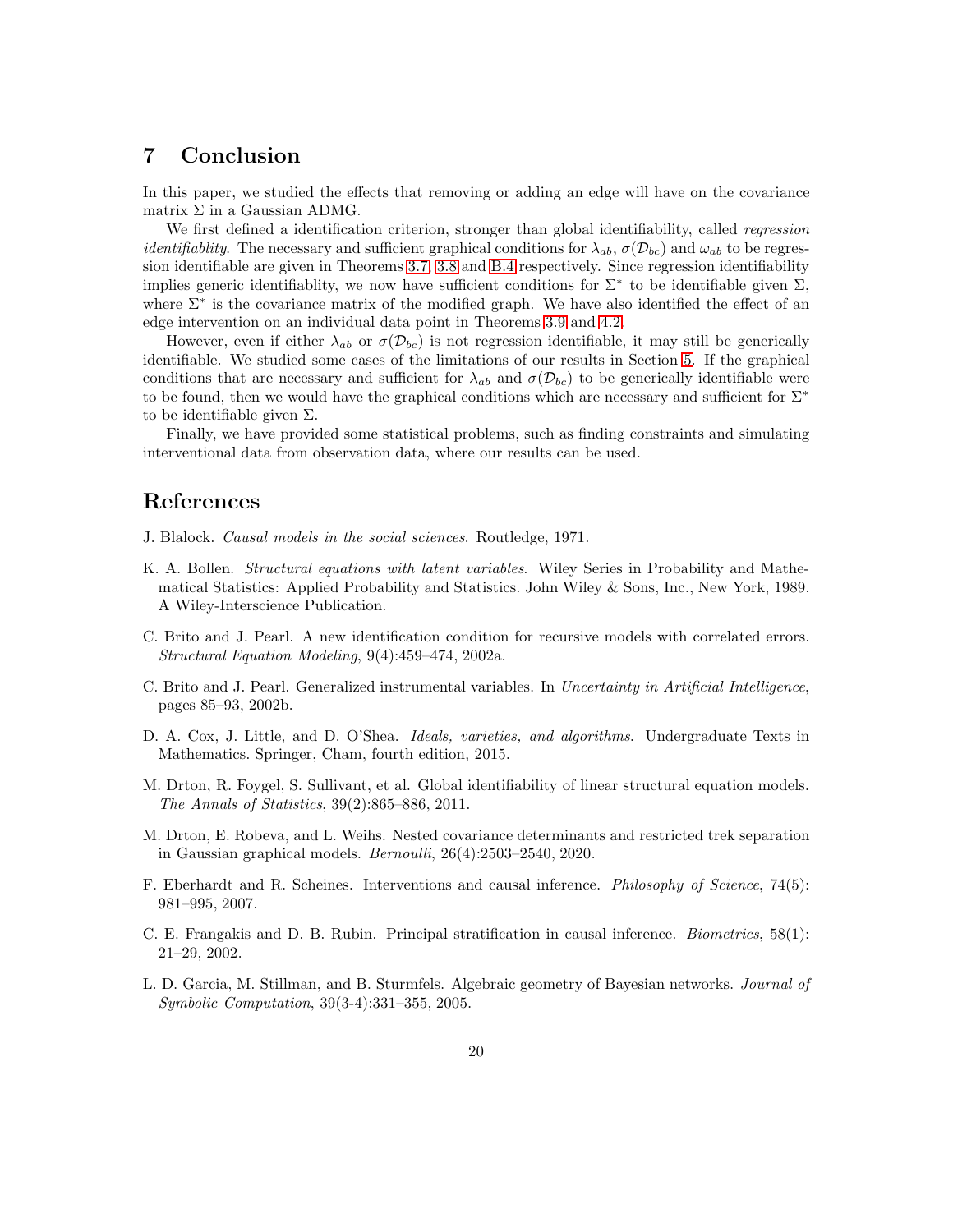- <span id="page-20-1"></span>J. B. Grace. Structural equation modeling and natural systems. Cambridge University Press, 2006.
- <span id="page-20-0"></span>T. Haavelmo. The statistical implications of a system of simultaneous equations. Econometrica, 11 (1):1–12, 1943.
- <span id="page-20-9"></span>J. Y. Halpern and J. Pearl. Causes and explanations: A structural-model approach. Part I: Causes. The British Journal for the Philosophy of Science, 56(4):843–887, 2005.
- <span id="page-20-2"></span>S. L. Hershberger. The growth of structural equation modeling: 1994-2001. Structural Equation Modeling, 10(1):35–46, 2003.
- <span id="page-20-17"></span>R. A. Kaslow, D. G. Ostrow, R. Detels, J. P. Phair, B. F. Polk, and C. R. Rinaldo Jr. The multicenter AIDs cohort study: rationale, organization, and selected characteristics of the participants. American Journal of Epidemiology, 126(2):310–318, 1987.
- <span id="page-20-16"></span>H. Kiiveri, T. P. Speed, and J. B. Carlin. Recursive causal models. Journal of the Australian Mathematical Society, 36(1):30–52, 1984.
- <span id="page-20-10"></span>K. B. Korb, L. R. Hope, A. E. Nicholson, and K. Axnick. Varieties of causal intervention. In Pacific Rim International Conference on Artificial Intelligence, pages 322–331. Springer, 2004.
- <span id="page-20-11"></span>D. Malinsky. Intervening on structure. Synthese, 195(5):2295–2312, 2018.
- <span id="page-20-5"></span>R. P. McDonald. What can we learn from the path equations?: Identifiability, constraints, equivalence. Psychometrika, 67(2):225–249, 2002.
- <span id="page-20-8"></span>J. Neyman. Sur les applications de la théorie des probabilités aux experiences agricoles: Essai des principes. Roczniki Nauk Rolniczych, 10:1–51, 1923.
- <span id="page-20-12"></span>E. L. Ogburn, O. Sofrygin, I. Diaz, and M. J. Van der Laan. Causal inference for social network data. arXiv preprint arXiv:1705.08527, 2017.
- <span id="page-20-7"></span>M. Okamoto. Distinctness of the eigenvalues of a quadratic form in a multivariate sample. The Annals of Statistics, pages 763–765, 1973.
- <span id="page-20-3"></span>J. Pearl. Causality: models, reasoning and inference, volume 29. Springer, 2000.
- <span id="page-20-4"></span>J. Pearl and T. S. Verma. A statistical semantics for causation. Statistics and Computing, 2(2): 91–95, 1992.
- <span id="page-20-15"></span>E. Perković, J. Textor, M. Kalisch, and M. H. Maathuis. A complete generalized adjustment criterion. In Uncertainty in Artificial Intelligence, page 682, 2015.
- <span id="page-20-13"></span>E. Perkovic, J. Textor, M. Kalisch, and M. H. Maathuis. Complete graphical characterization and construction of adjustment sets in Markov equivalence classes of ancestral graphs. The Journal of Machine Learning Research, 2018.
- <span id="page-20-6"></span>T. Richardson and P. Spirtes. Ancestral graph Markov models. The Annals of Statistics, 30(4): 962–1030, 2002.
- <span id="page-20-14"></span>T. S. Richardson, R. J. Evans, J. M. Robins, and I. Shpitser. Nested Markov properties for acyclic directed mixed graphs. arXiv preprint arXiv:1701.06686, 2017.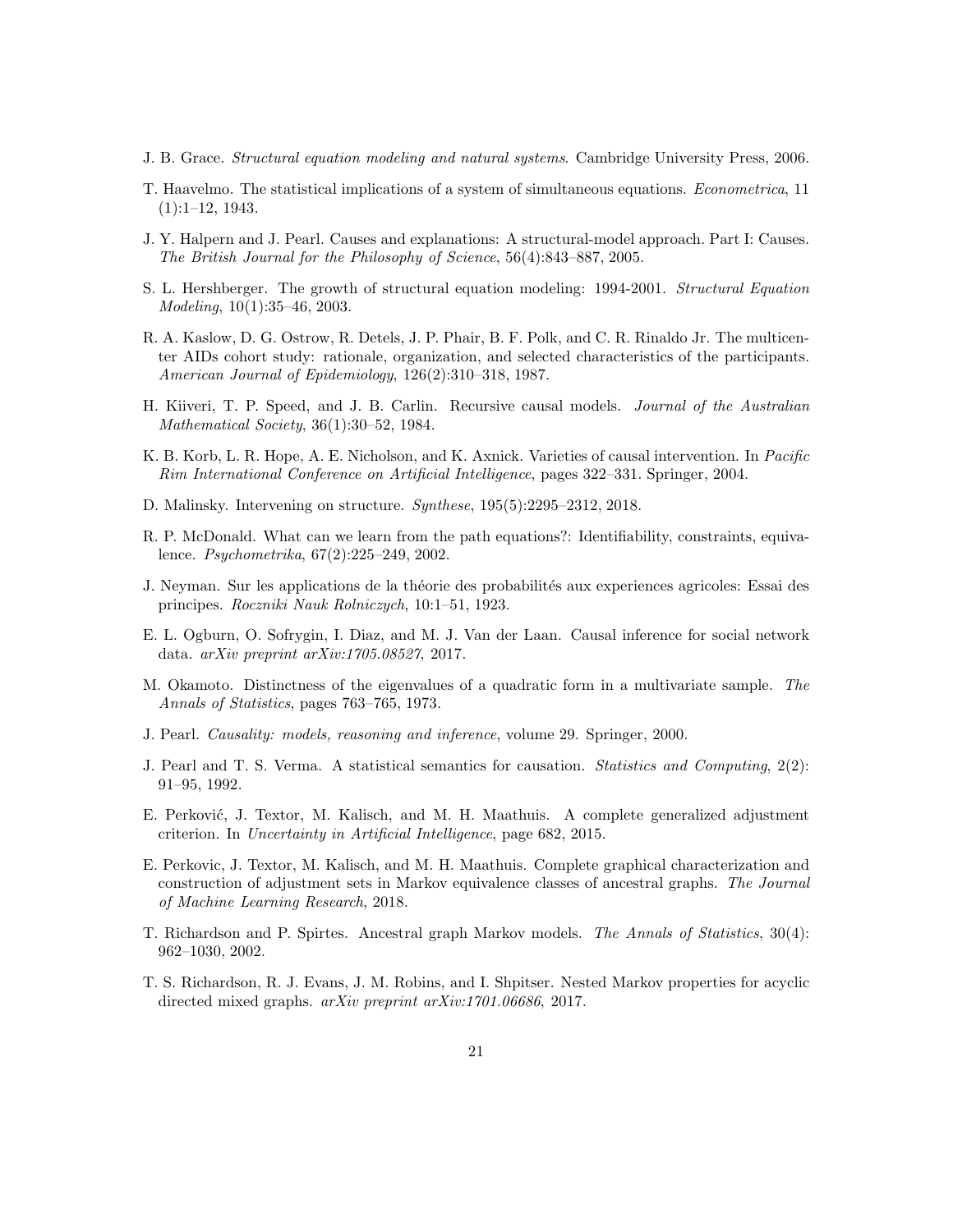- <span id="page-21-11"></span>J. Robins. A new approach to causal inference in mortality studies with a sustained exposure period—application to control of the healthy worker survivor effect. Mathematical Modelling, 7 (9-12):1393–1512, 1986.
- <span id="page-21-14"></span>J. M. Robins and S. Greenland. Identifiability and exchangeability for direct and indirect effects. Epidemiology, pages 143–155, 1992.
- <span id="page-21-8"></span>J. M. Robins and T. S. Richardson. Alternative graphical causal models and the identification of direct effects. Causality and psychopathology: Finding the determinants of disorders and their cures, 84:103–158, 2010.
- <span id="page-21-13"></span>J. M. Robins, M. A. Hernan, and B. Brumback. Marginal structural models and causal inference in epidemiology, 2000.
- <span id="page-21-1"></span>K. J. Rothman and S. Greenland. Causation and causal inference in epidemiology. American Journal of Public Health, 95(S1):S144–S150, 2005.
- <span id="page-21-4"></span>D. B. Rubin. Estimating causal effects of treatments in randomized and nonrandomized studies. Journal of Educational Psychology, 66(5):688, 1974.
- <span id="page-21-10"></span>E. Sherman and I. Shpitser. Intervening on network ties. In Uncertainty in Artificial Intelligence, pages 975–984, 2020.
- <span id="page-21-7"></span>I. Shpitser and E. Tchetgen Tchetgen. Causal inference with a graphical hierarchy of interventions. Annals of Statistics, 44(6):2433, 2016.
- <span id="page-21-12"></span>I. Shpitser, T. VanderWeele, and J. M. Robins. On the validity of covariate adjustment for estimating causal effects. In Uncertainty in Artificial Intelligence, pages 527–536, 2010.
- <span id="page-21-2"></span>M. E. Sobel. Causal inference in the social sciences. Journal of the American Statistical Association, 95(450):647–651, 2000.
- <span id="page-21-3"></span>P. Spirtes, C. N. Glymour, and R. Scheines. Causation, Prediction, and Search. Springer-Verlag, New York, NY, 1993.
- <span id="page-21-9"></span>M. J. Stensrud, J. M. Robins, A. Sarvet, E. J. Tchetgen Tchetgen, and J. G. Young. Conditional separable effects. Journal of the American Statistical Association, (just-accepted):1–29, 2022.
- <span id="page-21-5"></span>J. Tian and J. Pearl. Causal discovery from changes. In Uncertainty in Artificial Intelligence, pages 512–521, 2001.
- <span id="page-21-17"></span>J. Tian and J. Pearl. On the testable implications of causal models with hidden variables. In Uncertainty in Artificial Intelligence, pages 519–527, 2002.
- <span id="page-21-16"></span>T. Verma and J. Pearl. Equivalence and synthesis of causal models. In Uncertainty in Artificial Intelligence, pages 255–270, 1990.
- <span id="page-21-6"></span>J. Woodward. Causation and manipulability. The Stanford Encyclopedia of Philosophy, 2001.
- <span id="page-21-0"></span>S. Wright. Correlation and causation. Journal of Agricultural Research, 20(7):557–585, 1921.
- <span id="page-21-15"></span>S. Wright. The method of path coefficients. The Annals of Mathematical Statistics, 5(3):161–215, 1934.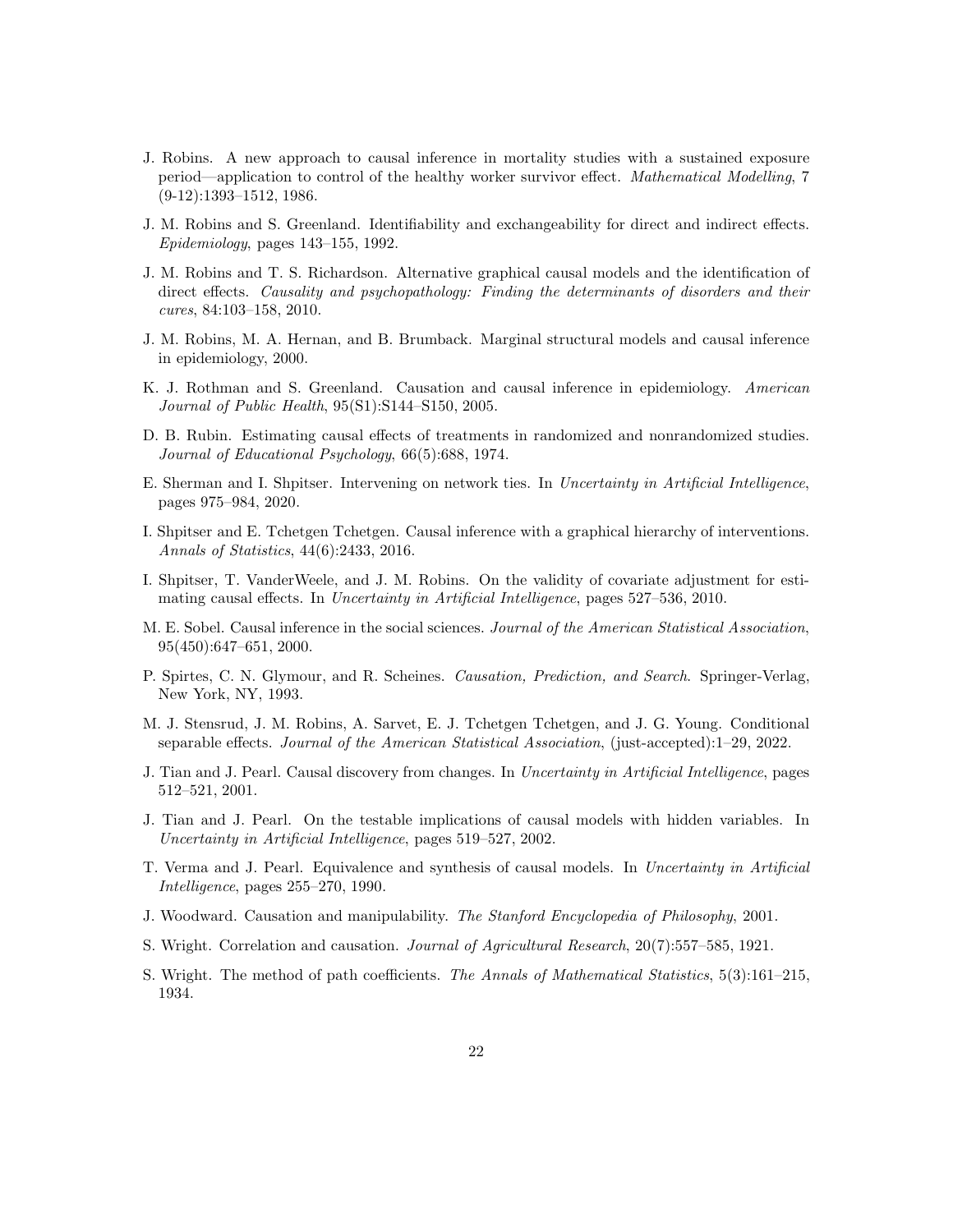# A Calculations for Example [6.1](#page-16-0)

In this section, we will complete the working for Example [6.1](#page-16-0) and show that  $\sigma_{14}^* = f_{\text{Verma}}$ . Starting off, we have

<span id="page-22-3"></span><span id="page-22-2"></span><span id="page-22-1"></span>
$$
\sigma_{14}^{*} = 0
$$
  
\n
$$
\sigma_{14} - \frac{\sigma_{13}\sigma_{34\cdot 12}}{\sigma_{33\cdot 12}} = 0
$$
  
\n
$$
\sigma_{14}\sigma_{33\cdot 12} - \sigma_{13}\sigma_{34\cdot 12} = 0
$$
\n(7)

where

$$
\sigma_{33\cdot 12} = \sigma_{33} - \frac{\sigma_{13}^2 \sigma_{22} - \sigma_{12} \sigma_{13} \sigma_{23} + \sigma_{11} \sigma_{23}^2 - \sigma_{12} \sigma_{13} \sigma_{23}}{\sigma_{11} \sigma_{22} - \sigma_{12}^2}
$$
\n(8)

$$
\sigma_{34\cdot 12} = \sigma_{34} - \frac{\sigma_{13}\sigma_{14}\sigma_{22} - \sigma_{12}\sigma_{14}\sigma_{23} + \sigma_{11}\sigma_{23}\sigma_{24} - \sigma_{12}\sigma_{13}\sigma_{24}}{\sigma_{11}\sigma_{22} - \sigma_{12}^2}.
$$
\n(9)

Substituting  $(8)$  and  $(9)$  into  $(7)$  and clearing denominators, we obtain

$$
\sigma_{14}[\sigma_{33}(\sigma_{11}\sigma_{22}-\sigma_{12}^2)-(\sigma_{13}^2\sigma_{22}-\sigma_{12}\sigma_{13}\sigma_{23}+\sigma_{11}\sigma_{23}^2-\sigma_{12}\sigma_{13}\sigma_{23})]-\\\sigma_{13}[\sigma_{34}(\sigma_{11}\sigma_{22}-\sigma_{12}^2)-(\sigma_{13}\sigma_{14}\sigma_{22}-\sigma_{12}\sigma_{14}\sigma_{23}+\sigma_{11}\sigma_{23}\sigma_{24}-\sigma_{12}\sigma_{13}\sigma_{24})]
$$

which simplifies to  $f_{\text{Verma}}$ .

# <span id="page-22-0"></span>B Removing a Bidirected Edge

Let us consider what would occur in theory if we want to remove a bidirected edge. Once again, suppose that  $G = (V, \mathcal{D}, \mathcal{B})$  is an ADMG with a corresponding distribution  $N(0, \Sigma)$  and we want to remove the bidirected edge  $a^* \leftrightarrow b$ . Assume without loss of generality that  $a^* \in \text{nd}(b)$ . Again, let  $A = \text{nd}(b), B = \{b\}$  and  $C = \text{de}(b)\setminus\{b\}$ , then  $A \cup B \cup C = V$ . Throughout this section, we suppose that after removing the bidirected edge  $a^* \leftrightarrow b$ , we obtain a new ADMG  $G^*$  with a corresponding distribution  $N(0, \Sigma^*)$  with the assumption that  $\Sigma^*_{AA} = \Sigma_{AA}$ .

#### <span id="page-22-5"></span>B.1 Effects on Covariance

As before, we shall first compute  $\Sigma^*$  given  $\Sigma$ . The majority of the proofs here are shorten as they are similar to the directed edge case.

<span id="page-22-4"></span>**Lemma B.1.** For all  $a \in A$ , we have

$$
\sigma_{ab}^* = \sigma_{ab} - \sigma(\mathcal{D}_{a^*a})\omega_{a^*b},
$$

$$
\sigma_{bb}^* = \sigma_{bb} - \sigma(\mathcal{D}_{a^*b})\omega_{a^*b},
$$

$$
\Sigma_{AA}^* = \Sigma_{AA}.
$$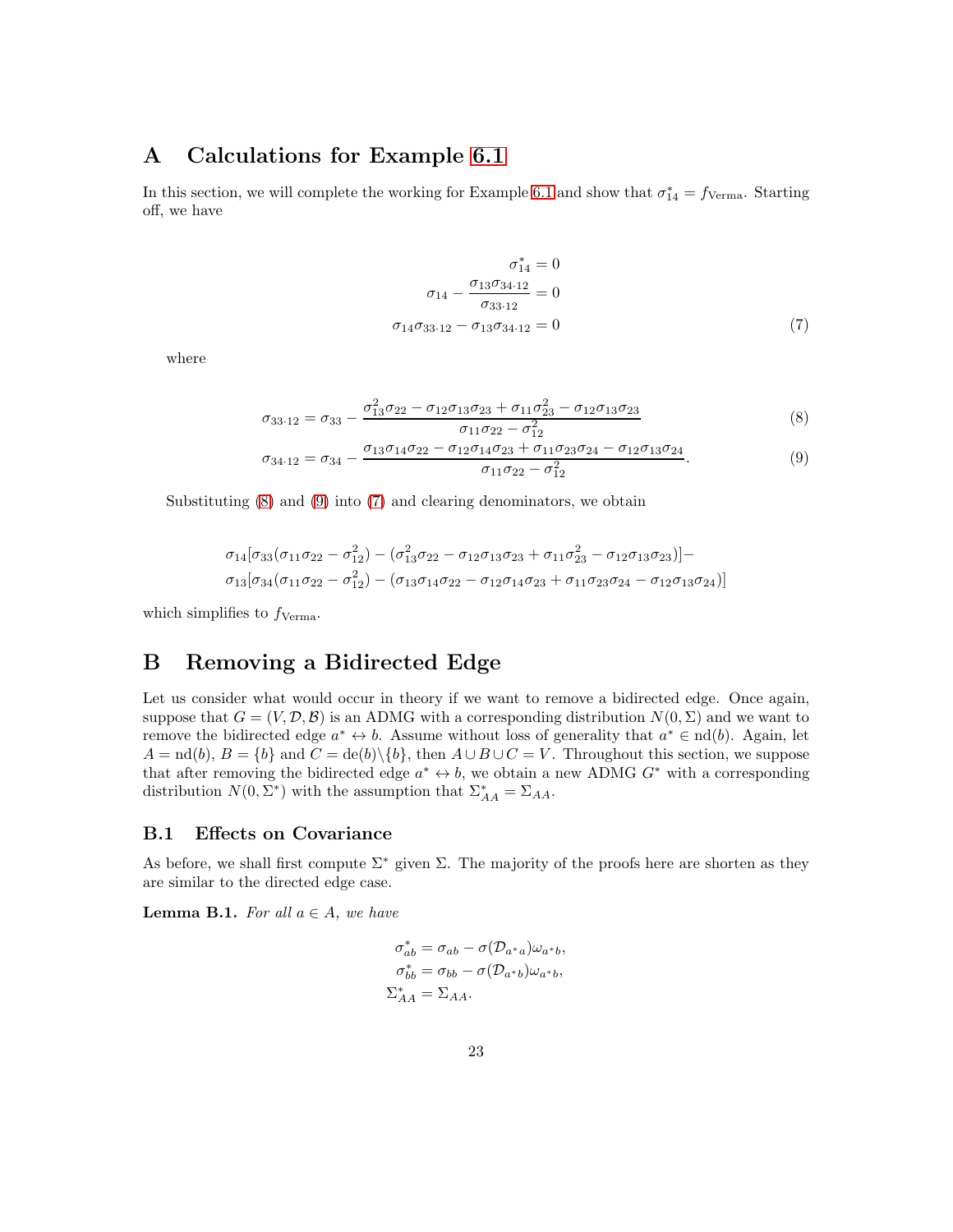*Proof.* Since  $a \in \text{nd}(b)$ , every trek from a to b containing the bidirected edge  $a^* \leftrightarrow b$  must end with  $a^* \leftrightarrow b$ . By the same reasoning, all treks from b to b containing the bidirected edge  $a^* \leftrightarrow b$  must either start with (or by symmetry end with)  $a^* \leftrightarrow b$ . Furthermore, there cannot be any treks from a to another  $a' \in A$  containing the edge  $a^* \leftrightarrow b$ .  $\Box$ 

<span id="page-23-0"></span>**Lemma B.2.** For all  $a \in A$  and  $c, c' \in C$ ,

$$
\sigma_{ac}^{*} = \sigma_{ac} - \sigma(\mathcal{D}_{a^{*}a})\omega_{a^{*}b}\sigma(\mathcal{D}_{bc}),
$$
  
\n
$$
\sigma_{bc}^{*} = \sigma_{bc} - \omega_{a^{*}b}\sigma(\mathcal{D}_{a^{*}c}) - \sigma(\mathcal{D}_{a^{*}b})\omega_{a^{*}b}\sigma(\mathcal{D}_{bc}),
$$
  
\n
$$
\sigma_{cc'}^{*} = \sigma_{cc'} - \sigma(\mathcal{D}_{a^{*}c})\omega_{a^{*}b}\sigma(\mathcal{D}_{bc'}) - \sigma(\mathcal{D}_{a^{*}c'})\omega_{a^{*}b}\sigma(\mathcal{D}_{bc}).
$$

*Proof.* Treks from a to c containing  $a^* \leftrightarrow b$  are of the form

 $a \longleftarrow \cdots \longleftarrow a^* \longleftrightarrow b \longrightarrow \cdots \longrightarrow c.$ 

Treks from b to c containing  $a^* \leftrightarrow b$  are of the form

$$
b \longleftarrow \cdots \longleftarrow a^* \longleftrightarrow b \longrightarrow \cdots \longrightarrow c \quad \text{or} \quad b \longleftrightarrow a^* \longrightarrow \cdots \longrightarrow c.
$$

Treks from c to c' containing  $a^* \leftrightarrow b$  are of the form

$$
c \leftarrow \cdots \leftarrow a^* \leftarrow b \rightarrow \cdots \rightarrow c'
$$
 or  $c \leftarrow \cdots \leftarrow b \leftarrow a^* \rightarrow \cdots \rightarrow c'.$ 

 $\Box$ 

Once again, we see that each entry of  $\Sigma^*$  is a function of  $\Sigma$ ,  $\omega_{a^*b}$ ,  $\sigma(\mathcal{D}_{a^*v})$  and  $\sigma(\mathcal{D}_{bc})$  for all  $v \in V$  and  $c \in C$ . Hence, we obtain the following Corollary.

**Proposition B.3.** Suppose that  $N(0, \Sigma)$  is a distribution corresponding to the graphical model G and the distribution  $N(0, \Sigma^*)$  corresponds to the new graphical model  $G^*$  obtained by removing the bidirected edge  $a^* \leftrightarrow b$  from G. Then,  $\Sigma^*$  is identifiable given  $\Sigma$  if and only if  $\omega_{a^*b}$ ,  $\sigma(\mathcal{D}_{a^*v})$  and  $\sigma(\mathcal{D}_{bc})$  are identifiable for all  $v \in V$  and  $c \in C$ .

*Proof.* ( $\Leftarrow$ ) Follows from Lemmas [B.1](#page-22-4) and [B.2.](#page-23-0)

 $(\Rightarrow)$  From Lemma [B.1,](#page-22-4) we have

$$
\sigma_{a^*b}^* = \sigma_{a^*b} - \sigma_{a^*a^*} \omega_{a^*b},
$$
  

$$
\omega_{a^*b} = \frac{\sigma_{a^*b} - \sigma_{a^*b}^*}{\sigma_{a^*a^*}}.
$$

Hence,  $\omega_{a^*b}$  is identifiable if  $\Sigma^*$  is identifiable given  $\Sigma$ . Rearranging the first two equations in Lemma [B.1,](#page-22-4) we obtain

$$
\sigma(\mathcal{D}_{a^*a}) = \frac{\sigma_{ab}^* - \sigma_{ab}}{\omega_{a^*b}},
$$

$$
\sigma(\mathcal{D}_{a^*b}) = \frac{\sigma_{bb}^* - \sigma_{bb}}{\omega_{a^*b}}.
$$

Since  $\omega_{a^*b}$  is identifiable,  $\sigma(\mathcal{D}_{a^*a})$  and  $\sigma(\mathcal{D}_{a^*b})$  are also identifiable. Now, the first equation of Lemma [B.2](#page-23-0) can be rearranged to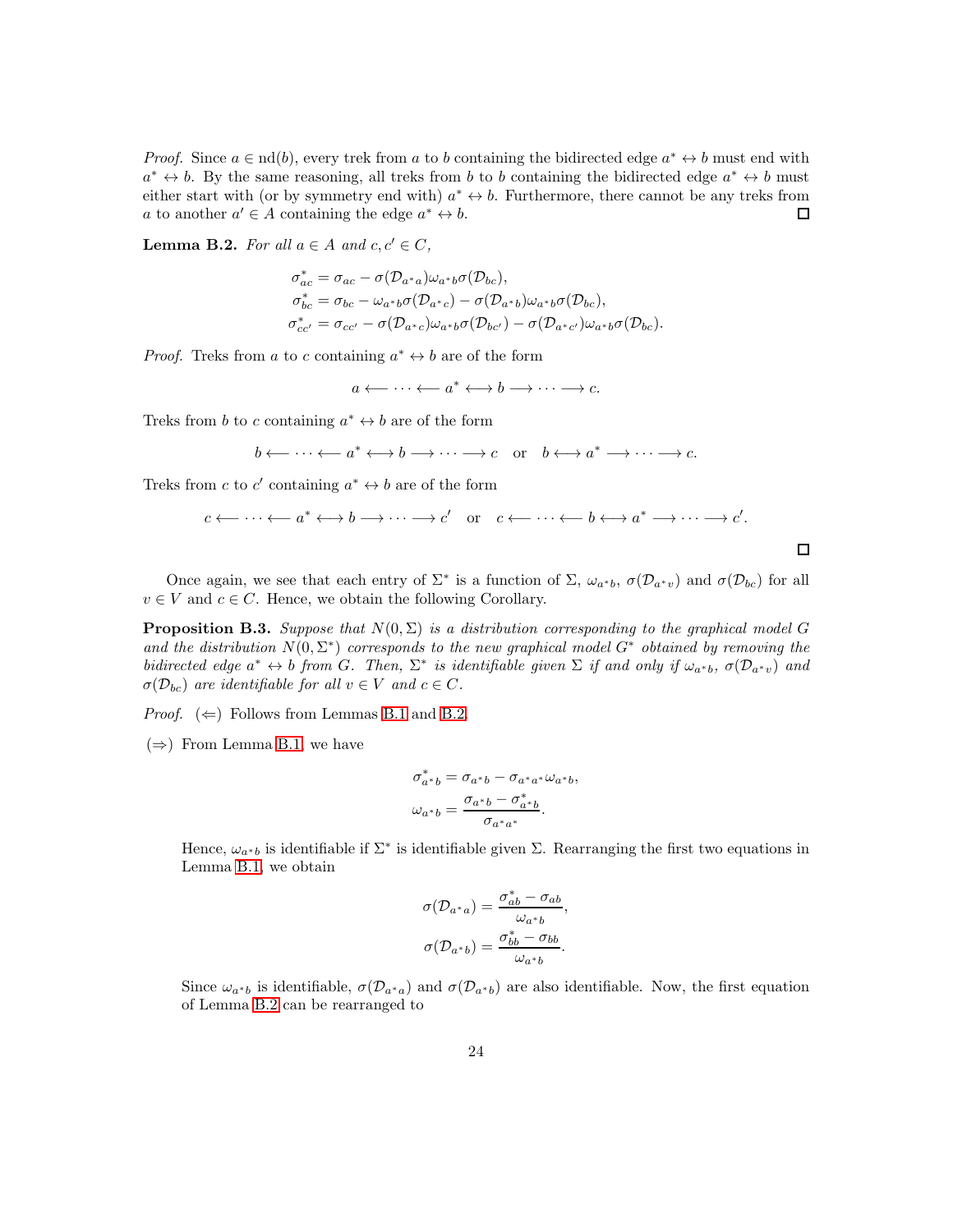$$
\sigma(\mathcal{D}_{bc}) = \frac{\sigma_{ac} - \sigma_{ac}^*}{\sigma(\mathcal{D}_{a^*a})\omega_{a^*b}}.
$$

Since both  $\omega_{a^*b}$  and  $\sigma(\mathcal{D}_{a^*a})$  are identifiable, so is  $\sigma(\mathcal{D}_{bc})$ . Finally, the second equation of Lemma [B.2](#page-23-0) can be rearranged to

$$
\sigma(\mathcal{D}_{a^*c})=\frac{\sigma_{bc}-\sigma_{bc}^*-\sigma(\mathcal{D}_{a^*b})\omega_{a^*b}\sigma(\mathcal{D}_{bc})}{\omega_{a^*b}}.
$$

Since  $\omega_{a^*b}$ ,  $\sigma(\mathcal{D}_{a^*b})$  and  $\sigma(\mathcal{D}_{bc})$  are all identifiable,  $\sigma(\mathcal{D}_{a^*c})$  is also identifiable.

Here, we see that a different identifiability criteria for removing bidirected edges is required.

**Definition B.1.** Suppose that  $N(0, \Sigma)$  is a distribution corresponding to the graphical model G and the distribution  $N(0, \Sigma^*)$  corresponds to the new graphical model  $G^*$  obtained by removing the bidirected edge  $a^* \leftrightarrow b$  from G. We say that  $\Sigma^*$  is *simply identifiable* given  $\Sigma$  if  $\omega_{a^*b}$ ,  $\sigma(\mathcal{D}_{a^*v})$ and  $\sigma(\mathcal{D}_{bc})$  are all regression identifiable for all  $v \in V$  and  $c \in C$ .

#### B.2 Regression Identifiability

Once again, we shall find the graphical criterion under which  $\Sigma^*$  is identifiable. From Theorem [3.7,](#page-9-2) we know that  $\sigma(\mathcal{D}_{a^*v})$  is identifiable by regression for all  $v \in V$  if and only if  $a^*$  is fixable in G with  $\sigma(\mathcal{D}_{a^*v})=0$  if  $v \in \text{nd}(a^*)$ , and  $\sigma(\mathcal{D}_{bc})$  is identifiable by regression for all  $c \in C$  if and only if b is fixable in G. Hence, it suffices to find conditions for which the edge coefficient  $\omega_{a^*b}$  is identifiable where both  $a^*$  and  $b$  are fixable.

<span id="page-24-0"></span>**Theorem B.4.** Suppose we have a bidirected edge  $a^* \leftrightarrow b$  where  $a^*$  and b are fixable. Then  $\omega_{a^*b}$ is identifiable by regression if and only if there are no bidirected paths from  $a^*$  to b in  $G^*_{an(b)}$ . In particular,  $\omega_{a^*b} = \sigma_{a^*b \cdot \xi}$  where  $\xi = \text{mb}_{\text{an}(b)}(b)$ .

*Proof.* ( $\Leftarrow$ ) It suffices to prove that  $\omega_{a^*b} = \sigma_{a^*b \cdot \xi}$  if there are no bidirected paths from  $a^*$  to b in  $G_{\text{an}(b)}^*$ . First, note that we do not have a directed edge  $a^* \to b$  since  $a^*$  is fixable. Similar to Theorem [3.8,](#page-10-0) it is sufficient to consider the induced subgraph  $G_{an(b)}$ , as any path containing a vertex  $c \notin G_{\text{an}(b)}$  has some collider  $c' \notin G_{\text{an}(b)}$ .

Now, paths of the form  $a^* \cdots \to b$  are blocked by pa $(b) \subset mb_{an(b)}(b)$ . Paths of the form  $a^* \cdots \to d_1 \leftrightarrow \cdots \leftrightarrow d_n \leftrightarrow b$  and  $a^* \cdots \leftarrow d_1 \leftrightarrow \cdots \leftrightarrow d_n \leftrightarrow b$  are blocked by  $mb_{an(b)}(b)$ . So the only paths that are not blocked are the bidirected paths from  $a^*$  to b. But the only path from  $a^*$  to b is the bidirected edge  $a^* \leftrightarrow b$ .

(⇒) Suppose there is a bidirected path from  $a^*$  to b in  $G^*_{\text{an}(b)}$ , say  $a^* \leftrightarrow d_1 \leftrightarrow \cdots \leftrightarrow d_n \leftrightarrow b$ . Since  $d_1 \in \text{an}(b)$ , there is an open path  $a^* \leftrightarrow d_1 \rightarrow \cdots \rightarrow b$ . If we condition on any intermediate vertices on that path, we have another open path  $a^* \leftrightarrow d_1 \leftrightarrow d_2 \to \cdots \to b$  since  $d_2 \in \text{an}(b)$ . By iteratively conditioning on intermediate vertices, we will end up with the open path  $a^* \leftrightarrow d_1 \leftrightarrow \cdots \leftrightarrow d_n \leftrightarrow b$ .

 $\Box$ 

 $\Box$